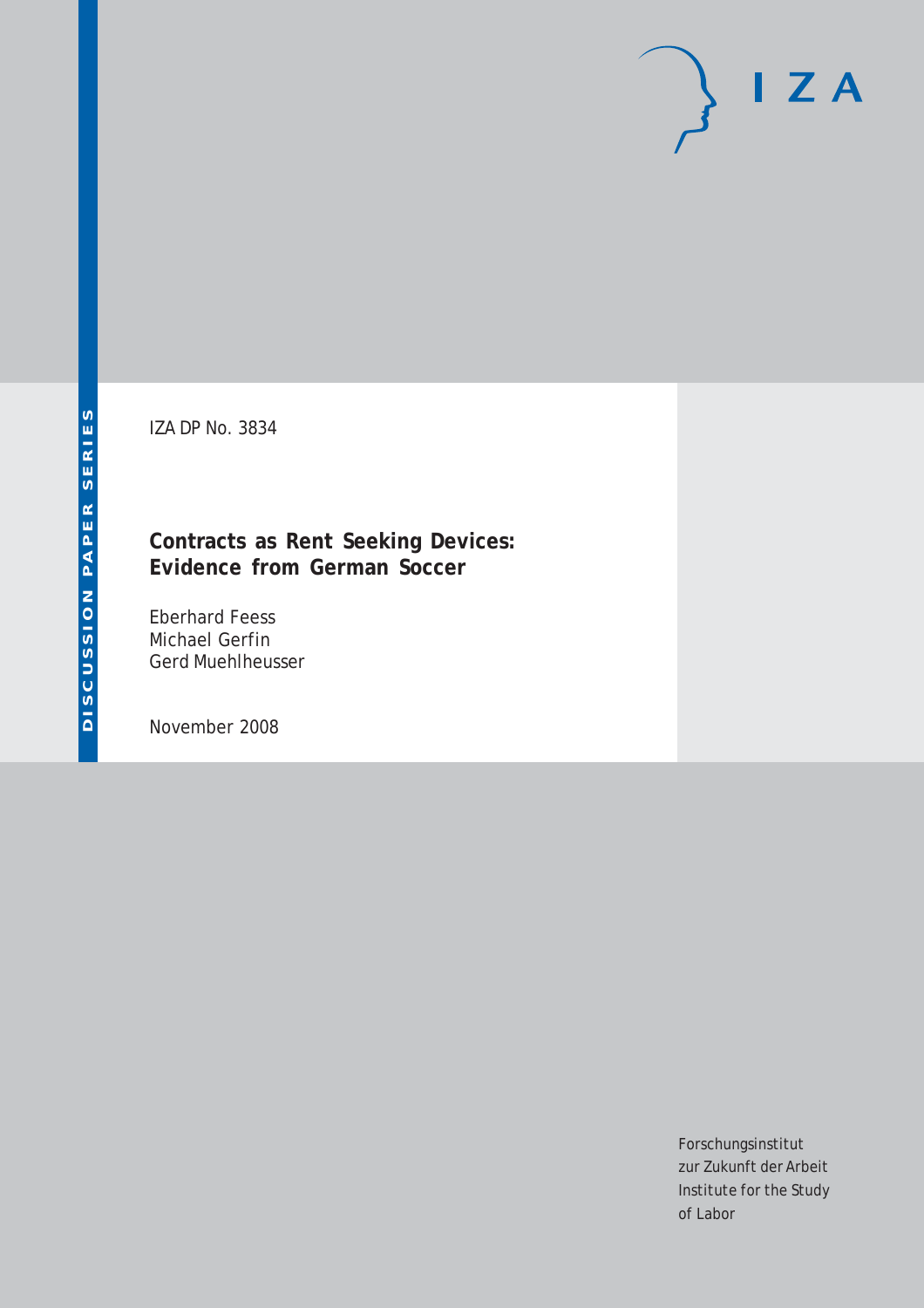# **Contracts as Rent Seeking Devices: Evidence from German Soccer**

# **Eberhard Feess**

*Frankfurt School of Finance and Management* 

### **Michael Gerfin**

*University of Bern and IZA* 

### **Gerd Muehlheusser**

*University of Bielefeld and IZA* 

Discussion Paper No. 3834 November 2008

IZA

P.O. Box 7240 53072 Bonn Germany

Phone: +49-228-3894-0 Fax: +49-228-3894-180 E-mail: [iza@iza.org](mailto:iza@iza.org)

Any opinions expressed here are those of the author(s) and not those of IZA. Research published in this series may include views on policy, but the institute itself takes no institutional policy positions.

The Institute for the Study of Labor (IZA) in Bonn is a local and virtual international research center and a place of communication between science, politics and business. IZA is an independent nonprofit organization supported by Deutsche Post World Net. The center is associated with the University of Bonn and offers a stimulating research environment through its international network, workshops and conferences, data service, project support, research visits and doctoral program. IZA engages in (i) original and internationally competitive research in all fields of labor economics, (ii) development of policy concepts, and (iii) dissemination of research results and concepts to the interested public.

IZA Discussion Papers often represent preliminary work and are circulated to encourage discussion. Citation of such a paper should account for its provisional character. A revised version may be available directly from the author.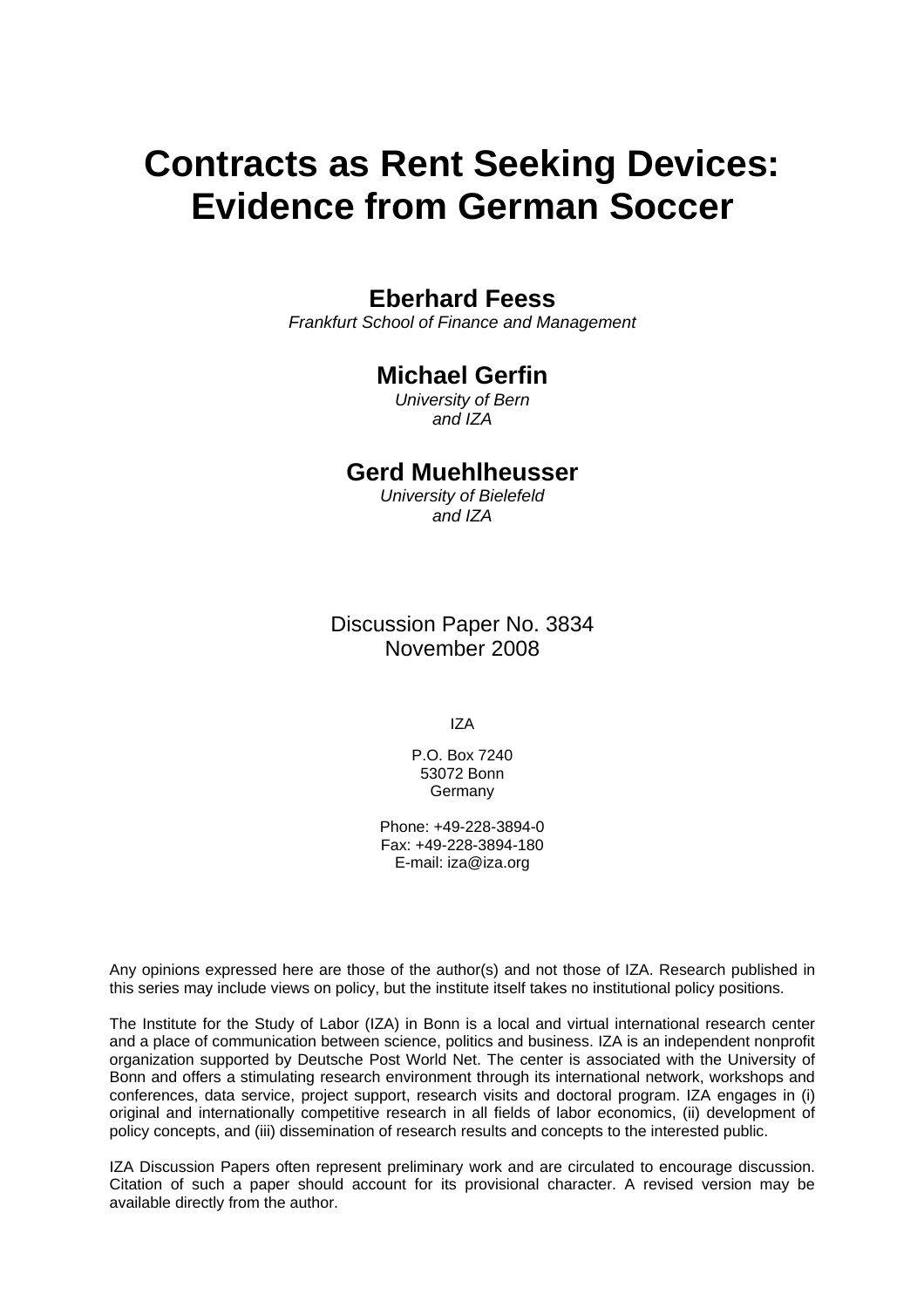IZA Discussion Paper No. 3834 November 2008

# **ABSTRACT**

# **Contracts as Rent Seeking Devices: Evidence from German Soccer[\\*](#page-2-0)**

Recent theoretical research has identified many ways how contracts can be used as rent seeking devices vis-à-vis third parties, but there is no empirical evidence on this issue so far. To test some basic qualitative properties of this literature, we develop a theoretical and empirical framework in the context of European professional soccer where (incumbent) clubs and players sign binding contracts which are, however, frequently renegotiated when other clubs (entrants) want to hire the player. Because they weaken entrants in renegotiations, long term contracts are useful rent seeking devices for the contracting parties. From a social point of view, however, they lead to allocative distortions in the form of deterring efficient transfers. Since incumbent clubs tend to benefit more from long term contracts in renegotiations than players, these must be compensated ex ante by a higher wage when agreeing to a long term contract. Using data from the German "Bundesliga", our model predictions are broadly confirmed. In particular, our analysis supports the concerns expressed in the theoretical literature about detrimental effects of strategic contracting on allocative inefficiency.

JEL Classification: L14, J63, L40, L83

Keywords: strategic contracting, rent seeking, empirical contract theory, long-term contracts, breach of contract, sports economics

Corresponding author:

 $\overline{a}$ 

Gerd Muehlheusser University of Bielefeld Department of Sports Science P.O. Box 100131 D-33501 Bielefeld Germany E-mail: [gerd.muehlheusser@uni-bielefeld.de](mailto:gerd.muehlheusser@uni-bielefeld.de) 

<span id="page-2-0"></span><sup>\*</sup> Financial support from the Swiss National Science Foundation (Grant 100012-116178) is gratefully acknowledged.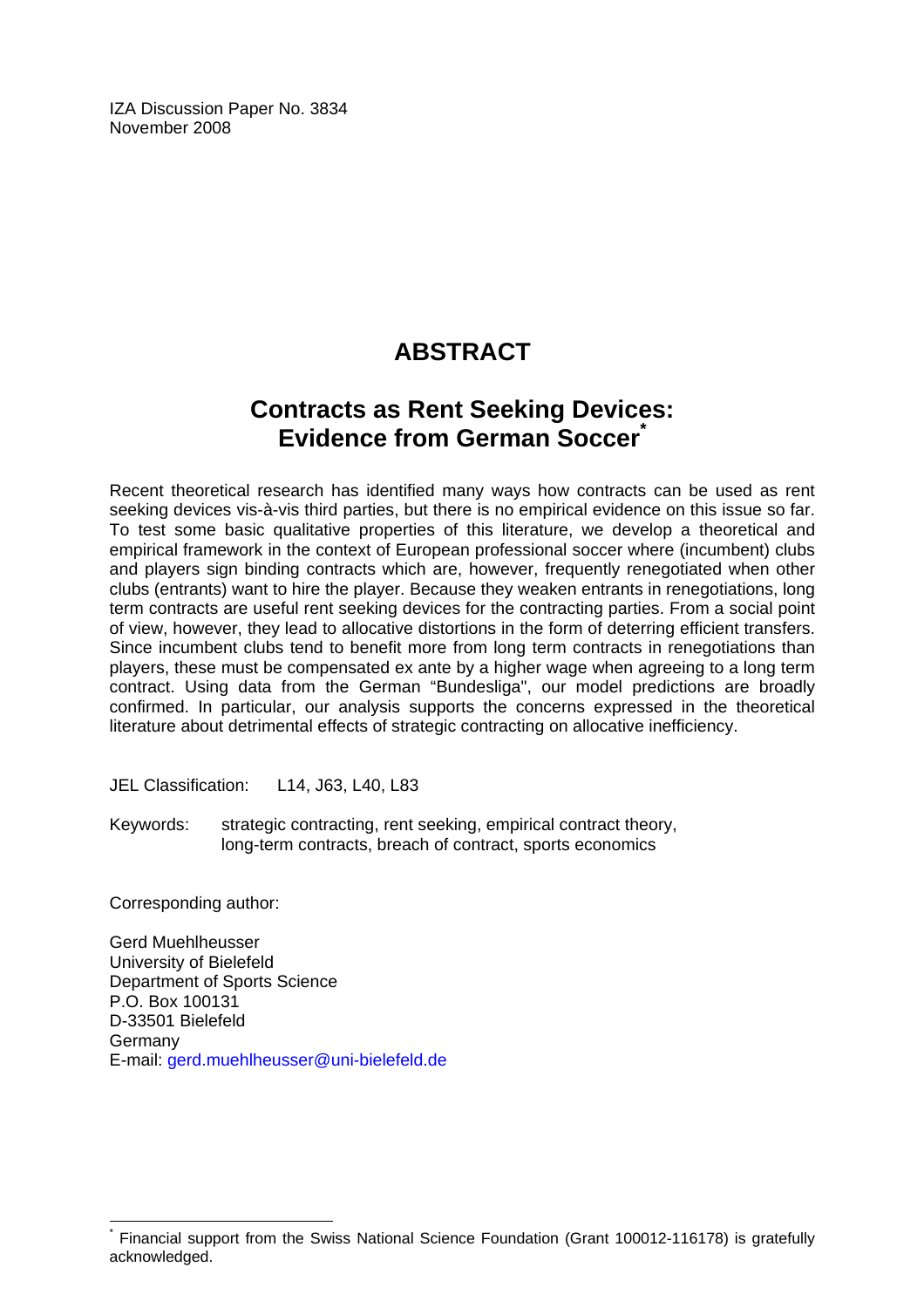# 1 Introduction

Recent theoretical research has identified a variety of possibilities how contracts can be used as rent seeking devices vis- $\lambda$ -vis third parties. Examples include breach penalties, exclusivity clauses, retroactive rebates or, in the context of labor markets, long-term contracts and non-compete clauses. As a result of such rent seeking incentives, various forms of inefficiencies may arise, for example with respect to entry decisions (Aghion and Bolton, 1987; Chung, 1992), investment incentives (Spier and Whinston, 1995; Segal and Whinston, 2000; Feess and Muehlheusser, 2003), or the allocation of workers (Posner, Triantis, and Triantis, 2004).

As detailed below, the frameworks considered in these papers differ along a variety of important dimensions, but they all share two common properties. First, while potentially detrimental from a social point of view, the rent seeking devices are *jointly beneficial* for the contracting parties. Second, not only outsiders, but also some of the contracting parties themselves may be harmed in the course of the contractual relationship and must hence be compensated when signing the contract. For example, when a buyer is likely to breach in the future, she might accept a stiff penalty clause only when being compensated ex ante by paying a low price.<sup>1</sup>

To the best of our knowledge, all existing research in this area is purely theoretical, and there is no empirical evidence so far. We provide a theoretical and empirical framework to test some of the main properties of strategic contracting models. Thereby, we consider the context of European professional soccer where clubs and players sign binding contracts which are, however, frequently renegotiated when other clubs want to hire the player. We suggest that *long-term contracts* may serve as rent seeking devices, as the incentive structure exhibits all the general properties described above. First, we show that longterm contracts tend to induce an inefficiently low number of player transfers. Second, in renegotiations, the *incumbent* club receives a transfer fee from the new club (the *entrant*) which is increasing in the remaining duration of the player's contract due to its veto power when holding a valid contract with the player. Hence, in case of a transfer, the

<sup>&</sup>lt;sup>1</sup>The issue of ex ante compensation is usually not explicitly analyzed in the literature when the focus is on investment incentives which are not affected by the ex ante division of surplus (see e.g. Hart and Moore, 1988; Spier and Whinston, 1995). The same is true for other contexts such as asset ownership where incomplete contracting frameworks are used (see e.g. Hart and Moore, 1990; Roider, 2004).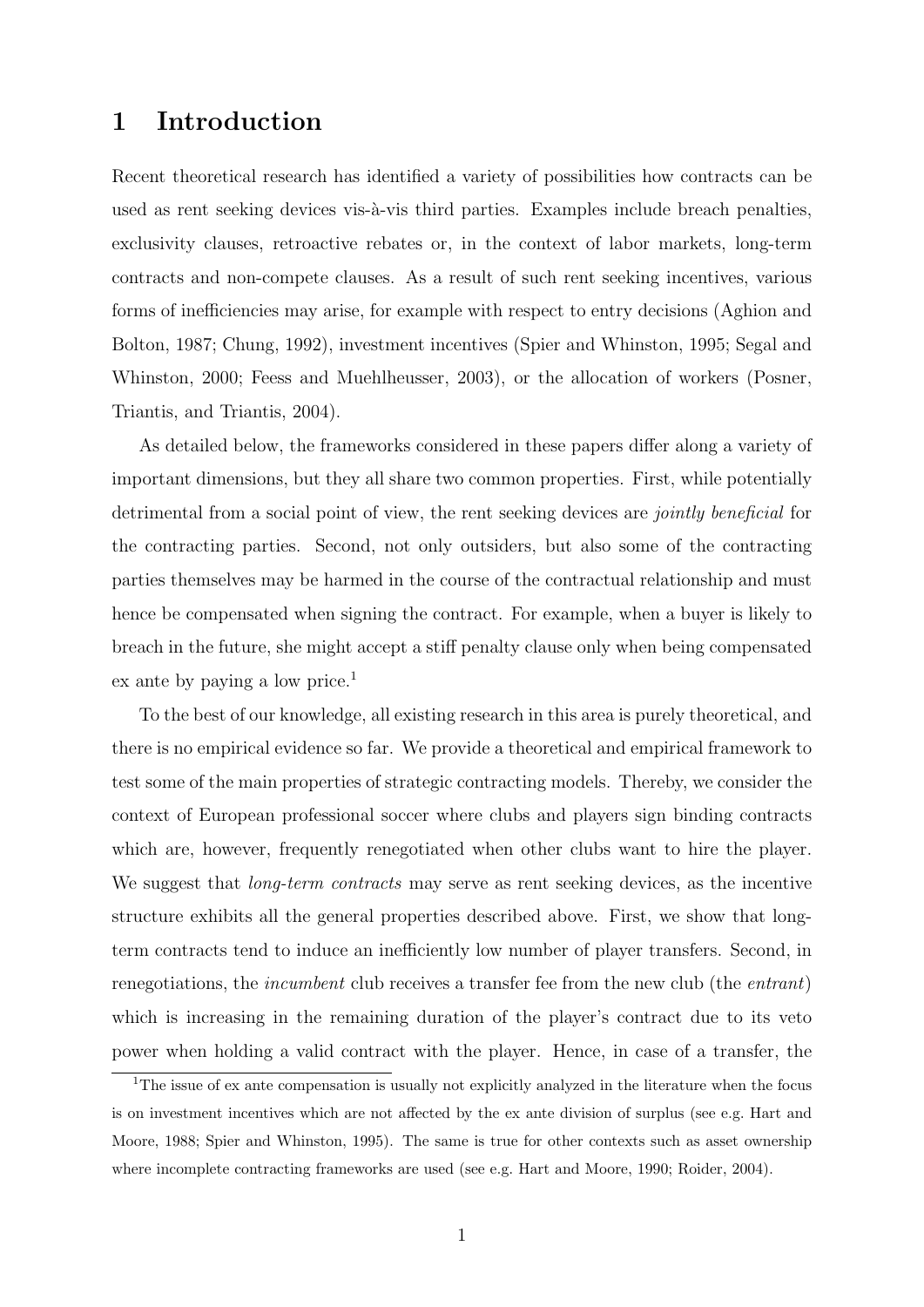longer the player's remaining contract duration, the lower the entrant's payoff, and the higher thus the *joint* payoff of the contracting parties (i.e. player and incumbent club). Third, the player alone, however, might be worse off in renegotiations under a long-term contract which calls for compensation ex ante in form of a higher wage in the incumbent club.

Specifically, we develop a model where a player and the incumbent club bargain over the duration of their contract and the player's wage. After the contract is signed, a new club may want to hire the player. Thereby, this club first decides on acquiring information about the player's value, and it will then trigger a renegotiation process with the contracting parties whenever the player is more valuable in the new club. Hence, given that renegotiation occurs, the contract terms will only affect the distribution of the surplus, but not the transfer decision itself which is ex post efficient.<sup>2</sup>

Therefore, the social cost of long-term contracts is an inefficiently low frequency of renegotiations, because the new club reaps only part of the renegotiation surplus, while fully covering the (privately known) cost of information acquisition. Thereby, the new club's investment incentive is the lower, the lower its renegotiation payoff. As this payoff is decreasing in the remaining duration of the player's contract with the incumbent club, long-term contracts reduce the frequency of renegotiation. As a result, the contracting parties are facing the following trade-off: the longer the duration of the contract, the higher their joint renegotiation payoff when a transfer occurs, but the lower the transfer probability as the renegotiation stage is reached less often.

Our theoretical framework leads to the following predictions: First, as just pointed out, a player's transfer probability is decreasing in the remaining duration of his current contract which reduces allocative efficiency. Second, transfer fees (i.e. the incumbent clubs' renegotiation payoff) are increasing in the remaining duration of the player's contract and decreasing in the player's wage in the incumbent club. Both results are intuitive and are driven by the impact of the initial contract terms on the veto power of the incumbent club.<sup>3</sup>

<sup>&</sup>lt;sup>2</sup>This is a standard feature of incomplete contracting models with renegotiation, see e.g. Hart and Moore (1990), Spier and Whinston (1995), or Segal and Whinston (2000).

<sup>3</sup>Note that allocative distortions only arise when renegotiation does not occur (resulting in no transfer) although the player would be more valuable in the new club. Because the renegotiation process itself is efficient, a transfer is never agreed upon when the player is more valuable in the incumbent club.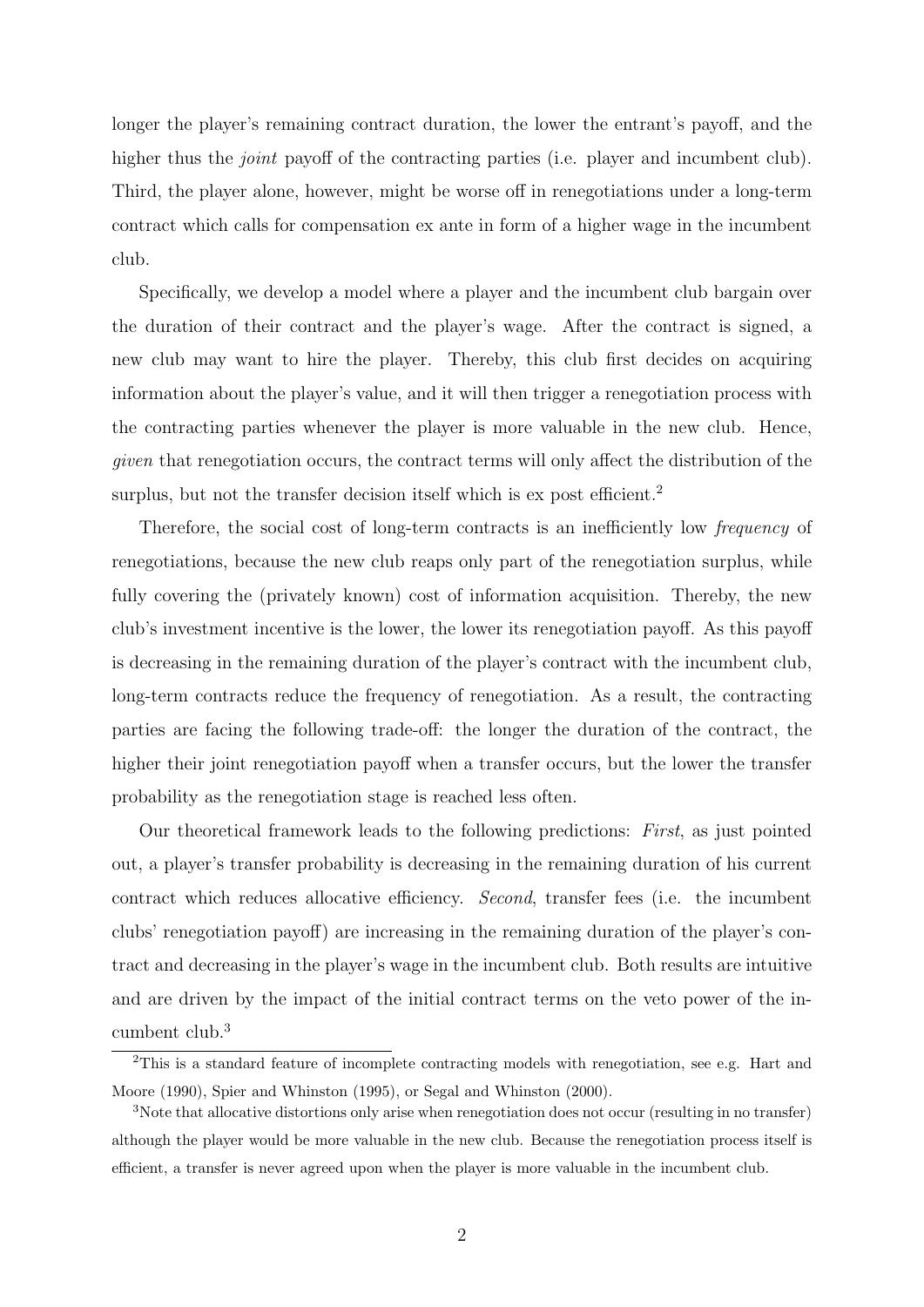Third, a player's wage in his new club (i.e. his renegotiation payoff) is increasing in his wage in the incumbent club, but ambiguous in the remaining duration of his initial contract. The first property is again intuitive, and the second result is due to the fact that a player may benefit from a long remaining contract duration when his wage in the incumbent club is sufficiently high.

Regardless of whether the player or not benefits in renegotiations, our fourth result is that the joint renegotiation payoff of the incumbent club and the player (i.e. transfer fee plus wage in the new club), is increasing in the remaining duration of the player's initial contract. This confirms the role of contract durations as rent seeking devices.

Fifth, when a player is ex post harmed by long term contracts or benefits less in the renegotiation process than the incumbent club, then he is compensated ex ante by the incumbent club by receiving a higher wage.

To test our results, we have compiled a data set from Germany's top professional soccer league ("Bundesliga"). All in all, we have information about 543 contracts including duration and (base) wages, player specific data such as performance, position and experience, and team specific data such as final league position and budgets. To test the impact of remaining contract durations on transfer probabilities, we estimate a multinomial logit model where, at the end of each season, players may either change clubs, re-new their contracts with their current clubs or have no contract change at all. We find that on average, one additional remaining contract year reduces the probability of a transfer by about 30 percent which clearly supports the view of contract durations affecting player mobility.

Our predictions about renegotiation payoffs are also broadly supported by data: First, one additional year of remaining contract duration increases the average transfer fee by about 120 percent. Second, a player's wage in his new club is increasing in the wage in his previous club. Third, we do not find a significant impact of the remaining duration of the player's previous which is consistent with the ambiguity derived in the theoretical framework. Fourth, one more year of remaining contract duration increases the joint renegotiation payoff of a player and his old club by more than 50 percent which suggests that long term contracts are indeed useful rent seeking devices. Finally, we find that incumbent clubs indeed benefit more from long term contract than players which, according to our theory, calls for player compensation in form of a higher wage in the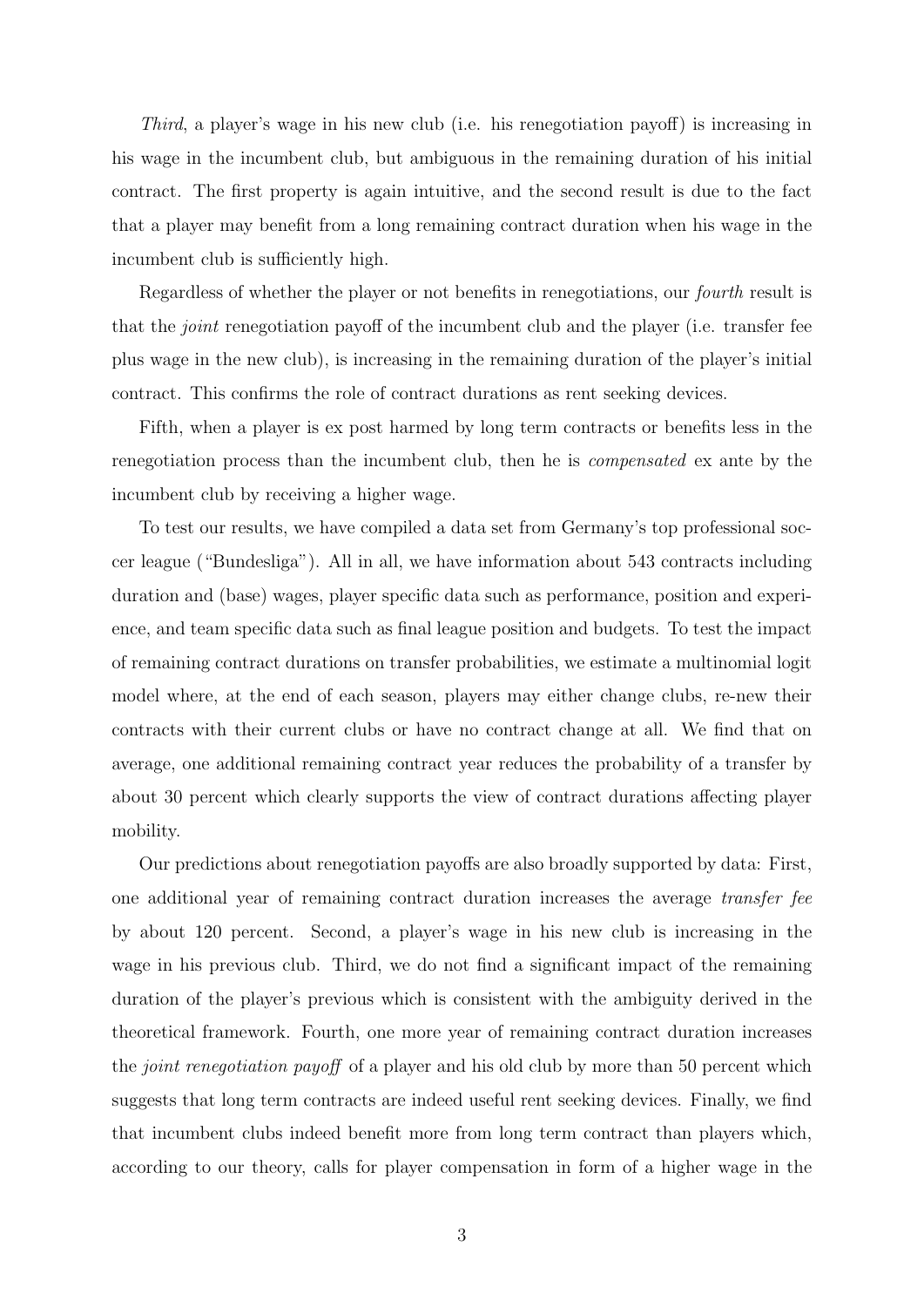incumbent club. In fact, controlling for ability, one more year of contract duration on average increases a player's annual wage by 24 percent.

The role of contracts as rent seeking devices has been stressed in the economic literature since Diamond and Maskin (1979) who analyze a search model where parties contract with each other but continue to search for better matches. They show that there is an incentive to stipulate high damages in the initial contract as this will increase the payoff in the new partnership. As they note, "the rationale for these contracts is solely to 'milk' future partners for damage payments".

Aghion and Bolton (1987) stress the close relationship between breach penalties, contract durations and an entrant's "waiting" costs, as the penalty determines the effective duration of a contract. They show how excessive breach penalties tend to deter efficient market entry.<sup>4</sup> However, as pointed out by Spier and Whinston  $(1995)$ , these inefficient entry decisions are driven by the absence of renegotiation, and they show that ex post efficiency can be restored once renegotiation is possible. Similarly, Posner, Triantis, and Triantis (2004) analyze the role of non-compete clauses in labor contracts which disallows workers to work for certain alternative employers. Again, the inefficiencies caused depend on whether or not renegotiation is permitted.<sup>5</sup>

Our framework is in-between these two polar cases: we do allow for renegotiation, and it is also efficient when it occurs. However, the likelihood of renegotiation is endogenous and depends on the terms of the contract. Another difference to Spier and Whinston (1995) is that they consider renegotiation between the initial contracting parties only, while also the entrant participates in our framework.

Furthermore, Spier and Whinston (1995) show that inefficiencies of strategic contracting may arise even when ex post efficiency is ensured by renegotiations because the contract terms lead to inefficient levels of relation-specific investment.

Segal and Whinston (2000) analyze how the efficiency properties of exclusive dealing clauses depend on the type of investments. Also focussing on investment incentives,

<sup>&</sup>lt;sup>4</sup>In similar vein, Chung (1992) shows that contracting parties have an incentive to choose socially excessive damage clauses which also leads to ex post inefficiencies.

 ${}^{5}$ A related issue is the controversy whether parties to a contract are able to commit not to renegotiate (see e.g. Hart and Moore, 1999; Maskin and Tirole, 1999). Carbonell-Nicolau and Comin (2005) design and implement an empirical test which, using data from the Spanish soccer league, leads them to reject the commitment hypothesis.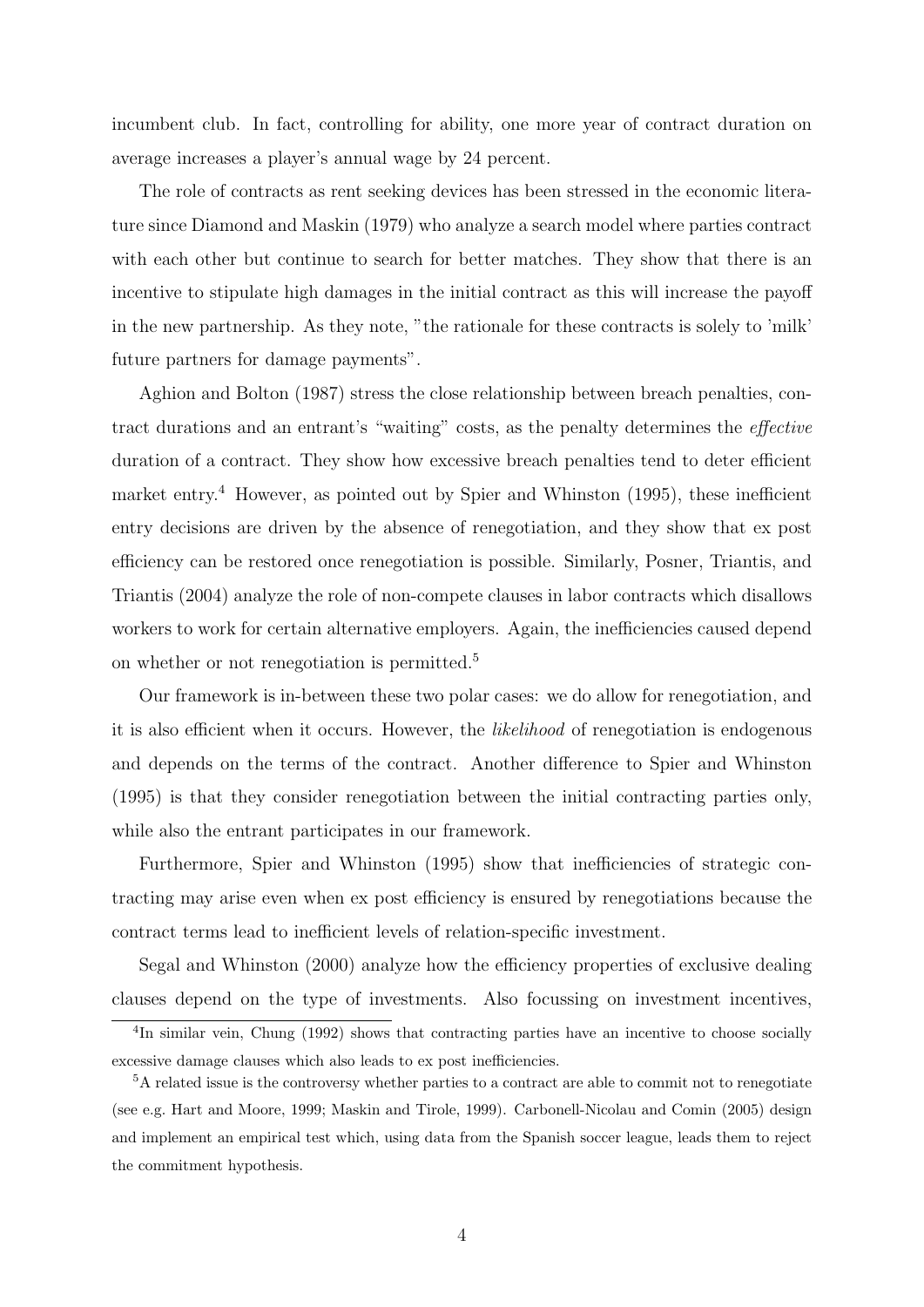Feess and Muehlheusser (2003) compare the impact of different legal regimes in European professional soccer on clubs' incentives to invest in the training of young players. While long-term contracts are also jointly beneficial for the contracting parties in renegotiation, allocative inefficiencies are not taken into account.

# 2 The model

Consider a player whose total career horizon lasts from date 0 until date 1. The game starts at date −3 when this player bargains with his club i (the incumbent) over a contract stipulating a duration  $T$  and a wage  $W$  per unit of time. The player's productivity in club *i* is  $Y > 0$  per unit of time.<sup>6</sup>

At date −2, after the contract has been signed but before the player starts playing for club i at date 0, a new club e (the entrant) may be interested in hiring him. The player's productivity in club e is  $Y + \gamma$  per unit of time where  $\gamma$  is a random variable distributed on  $[-\infty,\infty]$  with density  $f(\gamma)$ . However, to find out the true value of  $\gamma$ , club e must make an investment decision  $I \in \{0,1\}$ .<sup>7</sup> The investment cost z is club e's private information, and from the viewpoint of club  $i$  and the player at the contracting stage, it is distributed on  $[0,\infty]$  with density  $h(z)$ . As in Aghion and Bolton (1987), assuming private information with respect to a cost parameter of the entrant is a convenient way of modeling the basic idea that rent-seeking motives might lead to unwarranted and inefficient entry deterrence.<sup>8</sup>

After the investment decision, club e decides whether or not to start a renegotiation process with the contracting parties which takes place at date -1. We assume that the expected value of  $\gamma$  is negative which ensures that club e will never do so without having invested.<sup>9</sup> As our focus is on inefficiencies created through strategic contracting even

<sup>&</sup>lt;sup>6</sup>As is standard in the literature, this productivity is meant to capture the marginal revenue that can be attributed to a player such as, for example, increases in TV money, merchandizing sales or premia from international competitions.

<sup>7</sup>For instance, it may need to collect information about the player himself, it must figure out how well he fits in its tactical system, or it must decide about alternative candidates.

<sup>8</sup>This assumption is not crucial for our analysis; all we need is that, at the date of contracting, the contracting parties are facing some uncertainty concerning future entrants' willingness to hire the player. <sup>9</sup>A similar assumption is made in Aghion and Tirole (1997) in the context of taking uninformed

investment decisions with respect to projects of unknown profitability.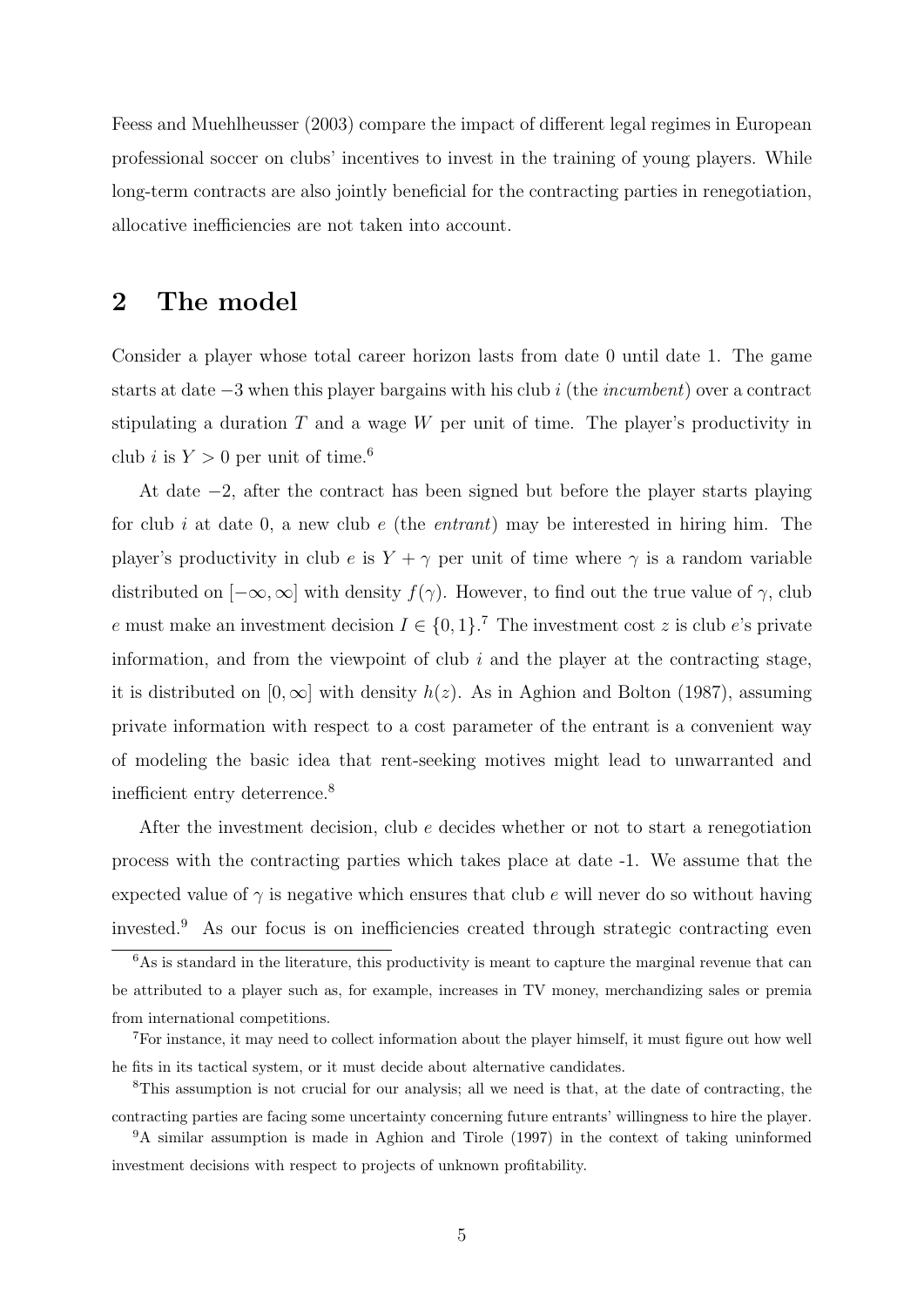

Figure 1: Sequence of Events

when renegotiations are ex post efficient, we furthermore assume that  $\gamma$  becomes common knowledge in the renegotiation process.

In line with the literature, we assume throughout that at each stage, multi-party decisions are taken cooperatively by all parties involved at that stage, while (single-party) investment decisions are individually optimal: $^{10}$  That is, the contract signed at date  $-3$ maximizes the expected *joint surplus* of the player and club i, while at date  $-2$ , club e will invest whenever the cost  $(z)$  is lower than its *own* expected renegotiation payoff. Finally at date  $-1$ , given that club  $e$  has invested and triggered the renegotiation process, the player is transferred whenever it is efficient to do so (i.e. when  $\gamma \geq 0$ ), regardless of his contractual situation. The sequence of events is summarized in Figure 1.

Two additional remarks are in order with respect to our assumption that  $\gamma$  is learned before date 0, so that the player will play for one club only throughout his total career horizon.

First, while not uncommon in US sports, this is not a typical pattern in European soccer where most players play for several clubs. However, we wanted to follow as closely as possible the literature on strategic contracting where trade occurs only after the arrival of new potential trading partners. Moreover, our results can also be derived in an extended framework where productivity shocks can occur at any time and where the player might thus play for multiple clubs.

Second, when the player is transferred, the remaining duration of his contract with <sup>10</sup>As for our context, see e.g. Aghion and Bolton (1987), Spier and Whinston (1995) and Segal and Whinston (2000). Moreover, also in the broader context of incomplete contracting models, canonicals frameworks such as Grossman and Hart (1986) and Hart and Moore (1990) exhibit this feature.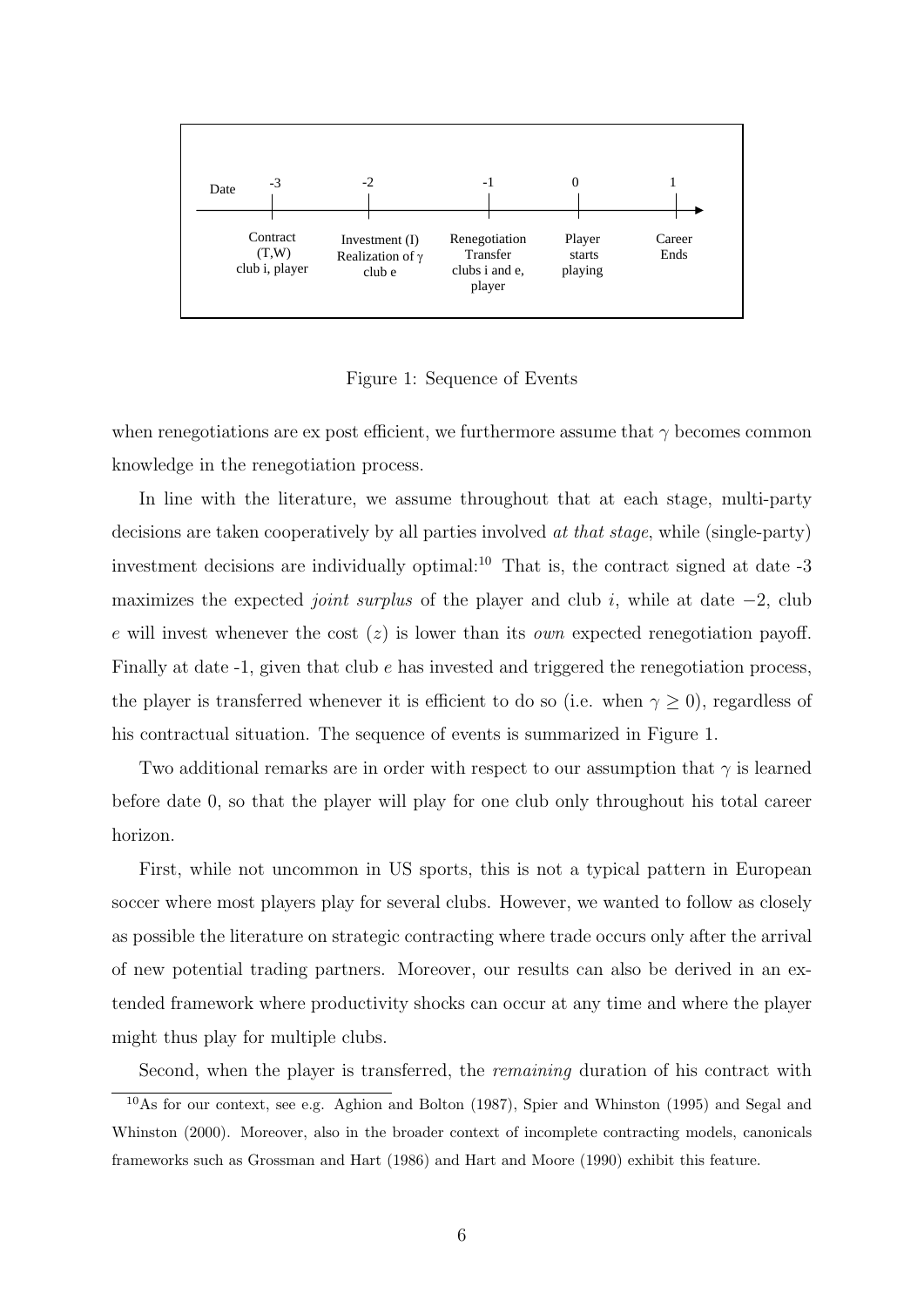club i coincides with the *total* contract duration  $T$  agreed upon. While convenient from a modeling point of view, in the empirical part we need to distinguish carefully between these two variables.

### 2.1 Benchmark

As for the efficient investment decision, a transfer takes place if and only if club e invests and learns that  $\gamma \geq 0$ . Therefore, expected social welfare  $SW(I)$  is given by

$$
SW(I) = \begin{cases} Y & \text{if } I = 0\\ Y + \int_0^\infty \gamma f(\gamma) d\gamma - z & \text{if } I = 1 \end{cases}
$$
 (1)

Without investment, the player will play for club  $i$  with productivity  $Y$  throughout his whole career. With investment, a transfer takes place when  $\gamma \geq 0$ , so that his productivity is Y for all  $\gamma \leq 0$  and  $Y + \gamma$  otherwise. This leads to a threshold  $\tilde{z}^f := \int_0^\infty \gamma f(\gamma) d\gamma$ , such that it is efficient for club e to invest for all  $z \leq \tilde{z}^f$ .

### 2.2 Date -1: Renegotiation

Assume that club e has invested at cost z and has learned that  $\gamma \geq 0$ . Then, a change of clubs takes place, and the division of the renegotiation surplus  $\gamma$  per unit of time depends on each party's veto power. Consistent with the legal environment in European professional soccer since 1995, club  $i$  can credibly threaten to veto the transfer as long as the player has a valid contract, but it has no more veto power after the contract has expired.<sup>11</sup> Hence, there is nothing like a reserve clause as known in US sports, and long term contracts are in fact binding.<sup>12</sup>

To capture this crucial aspect, we use the Shapley value concept to determine the surplus division at each point in time, such that all three parties are involved as long as the player's contract is still valid (from date 0 until date  $T$ ), while club i becomes

<sup>&</sup>lt;sup>11</sup>This legal regime was implemented by the so-called "Bosman judgment" of the European Court of Justice in 1995, see Court of Justice of the European Communities, Case C-415/93. The data used in the empirical part are all taken from this period.

<sup>&</sup>lt;sup>12</sup>One might argue that players can reduce the incumbent club's veto power simply by threatening not to perform well on the pitch. However, all we need is the realistic assumption that holding a valid contract with a player increases a club's veto power in the renegotiation process.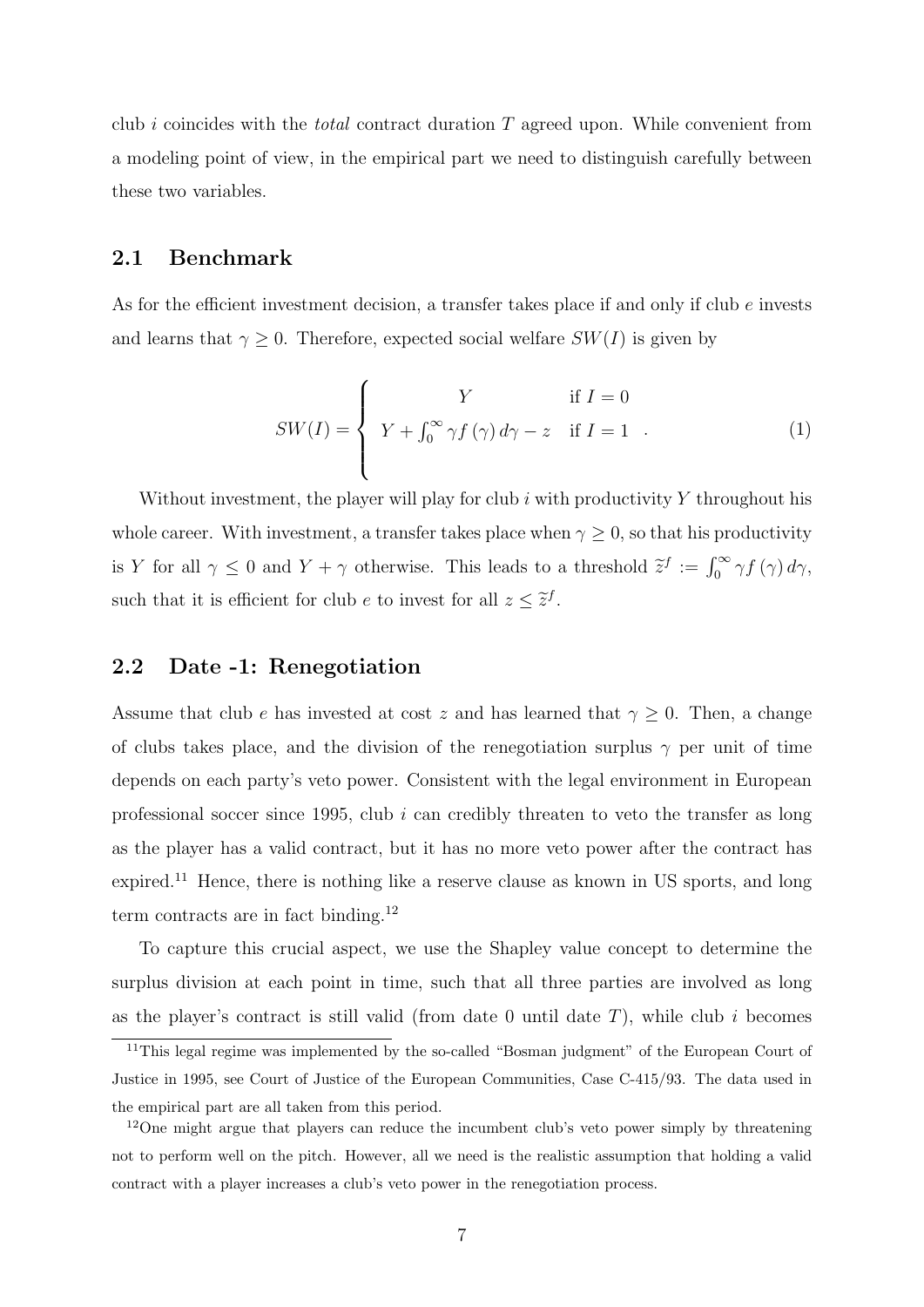irrelevant after it has expired (for the remaining period  $1-T$ ) so that bargaining then occurs between the player and club e only.

Denoting by  $\pi_j^c(\gamma, W) \geq 0$  the renegotiation payoff of party  $j = i, e, p$  per unit of time depending on whether the player has a valid contract with club i or not,  $c = V, N$ , we get the following result (see Appendix A for details):

Lemma 1 Using the Shapley value concept, the renegotiation payoffs per unit of time are as follows:

(i) For the period  $[0, T]$  where the player's contract is still valid:

$$
\pi_i^V = Y - W + \frac{1}{3}\gamma
$$
,  $\pi_p^V = W + \frac{1}{3}\gamma$ , and  $\pi_e^V = \frac{1}{3}\gamma$ .

(ii) For the period  $[T, 1]$  where the player's contract has expired:

$$
\pi_i^N = 0
$$
,  $\pi_p^N = \frac{1}{2}(Y + \gamma)$ , and  $\pi_e^N = \frac{1}{2}(Y + \gamma)$ .

Clearly,  $\pi_i^V > \pi_i^N = 0$  as club *i* benefits from its veto power as long as the contract is still valid. Since club  $i$  becomes irrelevant after the contract has expired, club  $e$  and the player then each reap half of the renegotiation surplus.<sup>13</sup> Note carefully, however, that the player may nevertheless benefit from a valid contract when his wage in club  $i$  is sufficiently high as  $\pi_p^N > \pi_p^V$  if and only if  $W < \frac{1}{2}Y + \frac{1}{6}$  $rac{1}{6}\gamma$ .<sup>14</sup>

Total renegotiation payoffs over time are given by simply adding up over the periods with and without valid contract:

$$
\Pi_j(\gamma, T, W) = T \cdot \pi_j^V(\gamma, W) + (1 - T) \cdot \pi_j^N(\gamma, W) \quad \forall j = i, e, p. \tag{2}
$$

### Result 1 Total renegotiation payoffs have the following properties:

 $\frac{13}{13}$ These features emerge naturally also for alternative specifications of the renegotiation process; see e.g. Segal and Whinston (2000), Burguet, Caminal, and Matutes (2002), Feess and Muehlheusser (2003) and Terviö  $(2006)$ .

<sup>&</sup>lt;sup>14</sup>Note that this feature of the Shapley value is quite intuitive in our context. For instance, assume that Y = 100 and  $\gamma$  = 50 so that the player gets 75 per unit of time for period  $(1-T)$  where his contract has expired. Hence, whenever  $W > 75$ , he will clearly get more than 75 in renegotiations as long as his contract is valid; otherwise he would prefer to veto the transfer. Clearly, for smaller values of  $W$ , the opposite might hold so that the player benefits from being out of contract.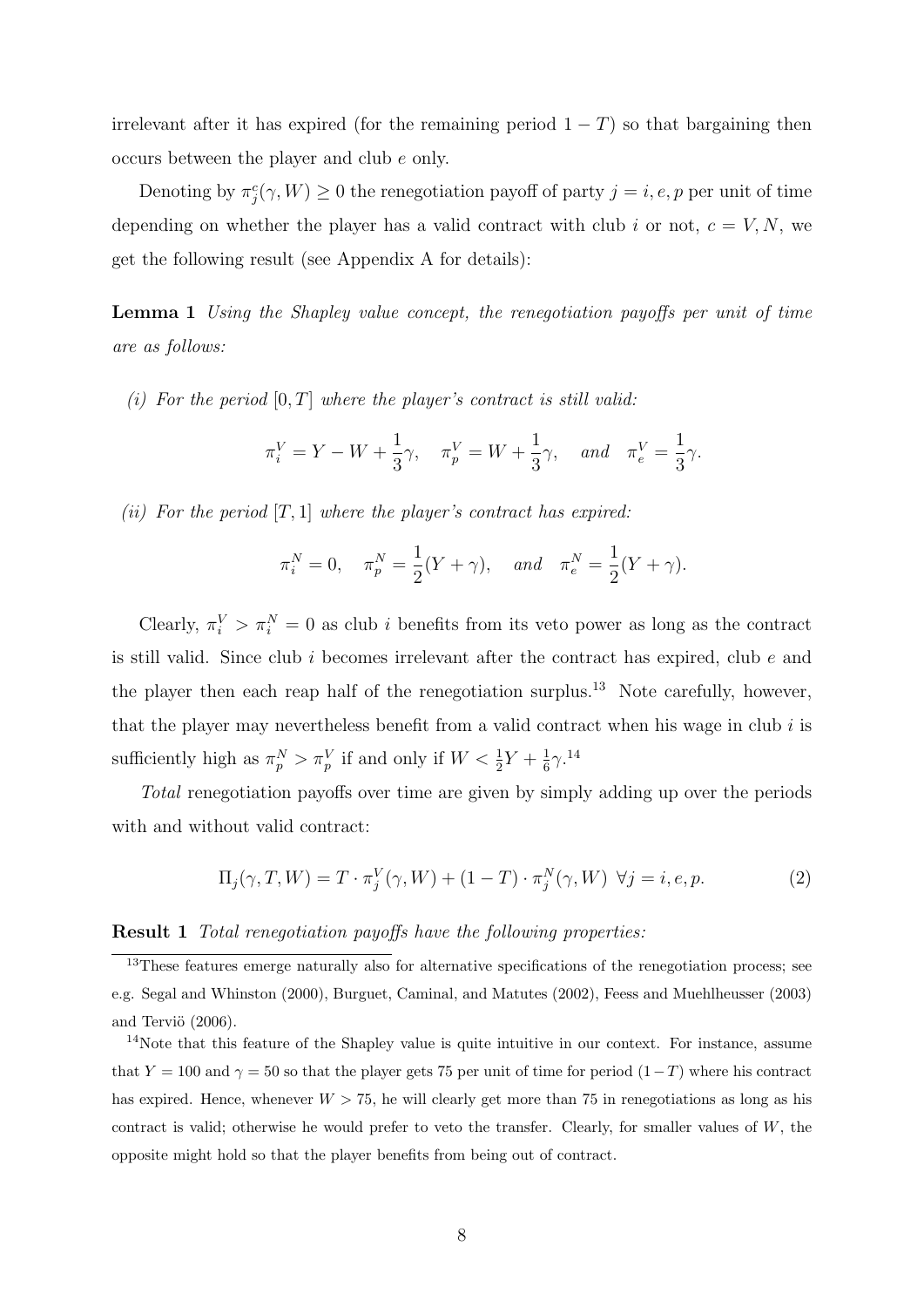- (i) with respect to the player's wage in club i  $(W)$ , it is (weakly) decreasing for club i, neutral for club e, and (weakly) increasing for the player. The joint of renegotiation payoff of the player and club i is independent of W.
- (ii) with respect to the remaining contract duration  $(T)$ , it is increasing for club i, decreasing for club e, and ambiguous for the player. The joint of renegotiation payoff of the player and club i is increasing in T.

All properties follows directly from Lemma 1. The player's wage in club  $i$  increases his payoff when staying with club  $i$ , and this also increases his payoff when a change of club occurs. The opposite holds for club i. As these two effects offset each other,  $W$  is neutral for their joint renegotiation payoff and thus also for club e. This is an important result as it ensures that W is a purely distributive matter and hence not influenced by strategic considerations on rent seeking.

The crucial point in part (ii) is that, even in cases where when the player's payoff alone is decreasing in  $T$ , the *joint* payoff of the player and club i is always increasing in T. This follows simply from the fact that club  $e$ 's payoff is decreasing in  $T$ .<sup>15</sup>

Of course, in our context the renegotiation payoffs of club  $i$  and the player can be naturally interpreted as the transfer fee and the player's annual wage in club e, respectively.<sup>16</sup>

### 2.3 Date −2: Investment

Given the outcome of the renegotiation process, club e will invest whenever its expected renegotiation payoff net of investment costs  $z$  is non-negative. It follows that there exists a threshold  $\tilde{z}(T) := \int_0^\infty \Pi_e(\gamma, T) f(\gamma) d\gamma$  such that the investment occurs for all  $z \leq \tilde{z}(T)$ . Moreover, club e's investment incentives are decreasing in T as

$$
\tilde{z}'(T) = \int_0^\infty \frac{\partial \Pi_e(\gamma, T)}{\partial T} f(\gamma) d\gamma < 0. \tag{3}
$$

Finally, since  $\Pi_e(\gamma, T) < \gamma$  for all  $\gamma \geq 0$ , it follows that  $\tilde{z}(T) < \tilde{z}^f$  for all  $T \geq 0$ . As a result, compared to the efficiency benchmark, there is under-investment even for

<sup>&</sup>lt;sup>15</sup>To see this, simply note that  $\Pi_p(\cdot) + \Pi_i(\cdot) \equiv \gamma - \Pi_e(\cdot)$ , and  $\frac{\partial \Pi_e}{\partial T} < 0 \ \forall T, \gamma$ .

<sup>&</sup>lt;sup>16</sup>Since the player's career horizon is normalized to one, his total renegotiation payoff equals his "average" renegotiation payoff per unit of time.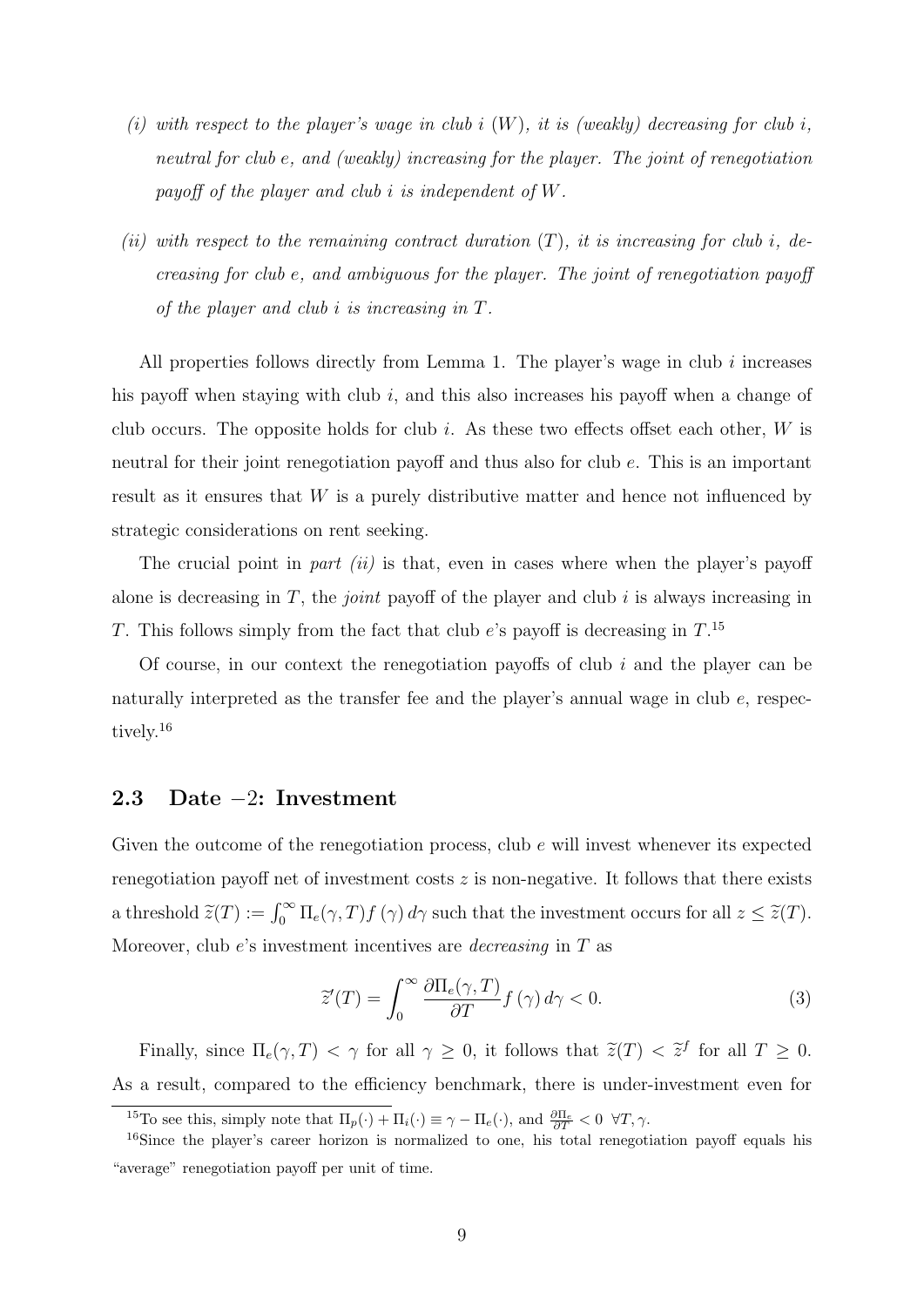$T=0$ , because club e bears the full cost of the investment  $(z)$ , but gets only part of the social gain in case of a transfer ( $\gamma$ ). And as  $\tilde{z}'(T) < 0$ , the under-investment problem is aggravated by longer contract durations.

From the viewpoint of the contracting parties who do not observe z, the probability of a transfer is then given by  $Pr(z \leq \tilde{z}(T)) \cdot Pr(\gamma \geq 0)$  which is, again due to  $\tilde{z}'(T) < 0$ , also strictly decreasing in T. We summarize as follows:

**Result 2** The probability that the player will be transferred is decreasing in the remaining duration of his contract.

### 2.4 Date −3: Contracting

The duration of the contract agreed upon by the player and club  $i$  maximizes their expected joint payoff:

$$
J(T) = Y + \Pr(z \le \tilde{z}(T)) \left[ \int_0^\infty (Y + \gamma - \Pi_e(\gamma, T)) f(\gamma) d\gamma \right]. \tag{4}
$$

The player and club  $i$  get at least  $Y$  with certainty. When a transfer takes place (i.e. when club e invests and when  $\gamma > 0$ ), then in addition they get the total renegotiation surplus  $\gamma$  minus club e's share of it. Recall that club e's (renegotiation) payoff is independent of W, so that W does also not enter  $J(T)$ .

If interior, the optimal contract duration  $T^*$  trades off at the margin the expected costs from increasing the contract duration because of a lower transfer probability versus the expected gain from rent seeking in case a transfer occurs. Note again that the contract duration can be interpreted as a breach penalty in the framework of Aghion and Bolton (1987) as it influences the contracting parties' decisions and payoffs in a similar way: the higher the breach penalty (or the longer the contract duration), the lower is the entrant's profit when entry occurs (rent-seeking), but the probability of entry is inefficiently low.

In our model, we focus on the rent seeking motive when determining the contract duration. In reality, however, there are also other factors influencing the contract length with differing impacts across players and clubs. For example, short term contracts may be superior when the incumbent club is planning to hire a new coach who prefers a different tactical system. Moreover, contract durations may also be driven by risk preferences or by the private information of players about their expected future productivity. For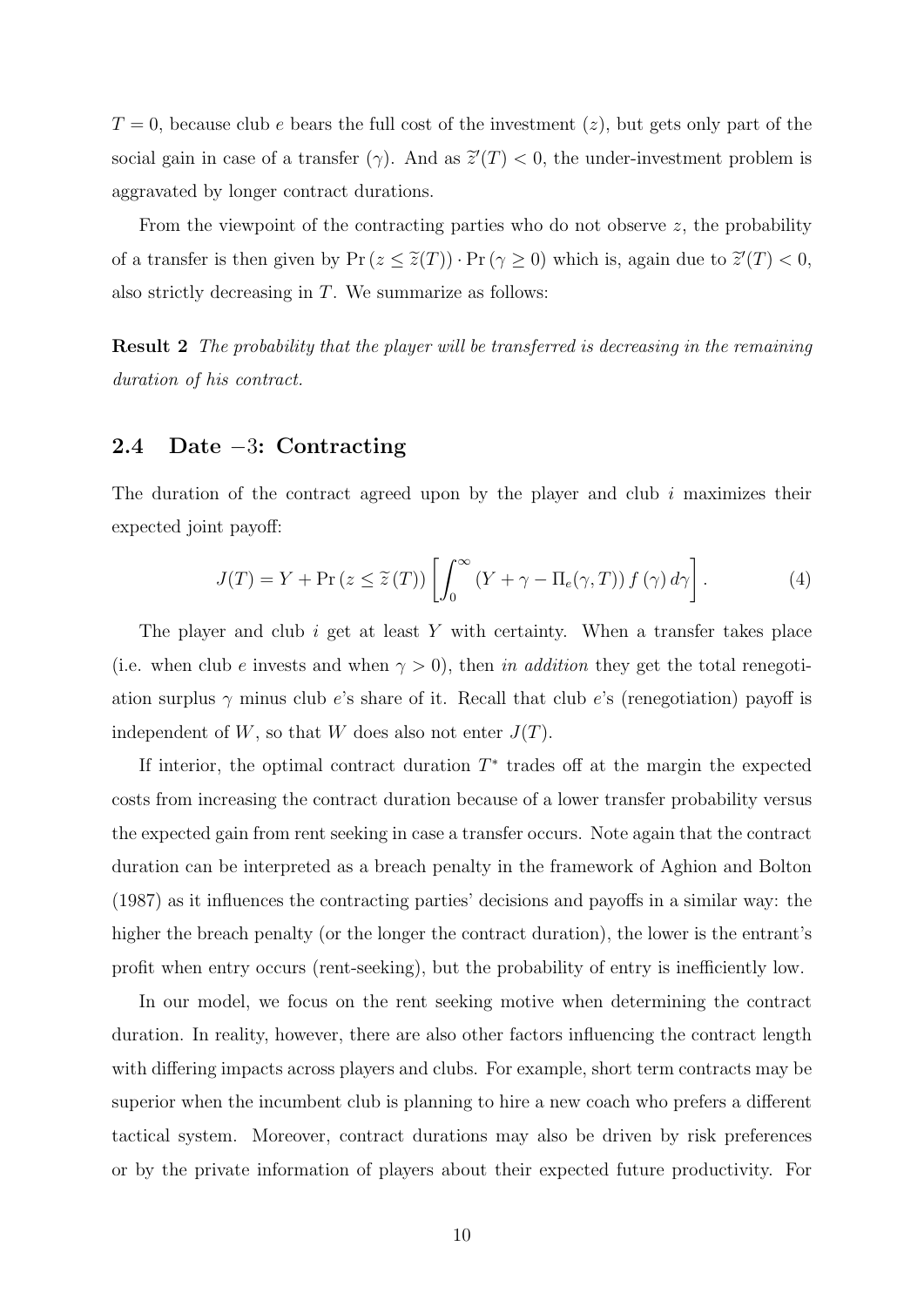similar reasons, contracts may be extended or renewed before expiry and before another club attempts to hire the player.

Summing up, there are many reasons why the optimal contract duration varies from case to case, and we will hence observe different durations for reasons beyond the rent seeking motive. We do not want to model these different motives explicitly, but it is interesting to see how changes in the contract duration affect the player's wage  $W$  in club i. As for this, let us assume that  $W$  is determined such that the total expected joint surplus under the optimal contract  $J(T^*)$  is shared equally between the contracting parties.<sup>17</sup> Delegating the formal analysis to Appendix B, we get the following result:

Result 3 When an increase in the contract duration decreases the expected renegotiation payoff for the player or increases it by less than for club i, the player gets compensated by a higher wage W.

The intuition for the result is straightforward, but it has important consequences for the empirical part. Assuming that the division of the player's and club i's expected joint surplus in the whole game is driven by their relative bargaining positions at the contracting stage, it is clear that the party who benefits more from a longer contract duration in the renegotiation process must compensate the other party ex ante. In Appendix B, we show that the outcome depends on the interplay of three effects, and that it is in principle possible that the player must compensate the incumbent club. However, the reverse case where the player is compensated seems much more intuitive and is also supported by the empirical analysis below: Recall that in renegotiations, club  $i$  clearly benefits from a longer (remaining) contract duration, while the effect on the player is ambiguous. Therefore, for compensation of club  $i$  to occur, the effect on the player's renegotiation payoff would have to be strongly positive, which is neither intuitive nor supported by our empirical analysis.

### 3 Data

Our data set covers four consecutive seasons in the German top professional soccer league ("Bundesliga") from 1996/97 to 1999/2000. Using the leading German soccer magazine

 $17$ Our argument does not depend on the 50:50 split, but holds whenever the wage is determined by the relative bargaining power of the player and club  $i$  the contracting stage.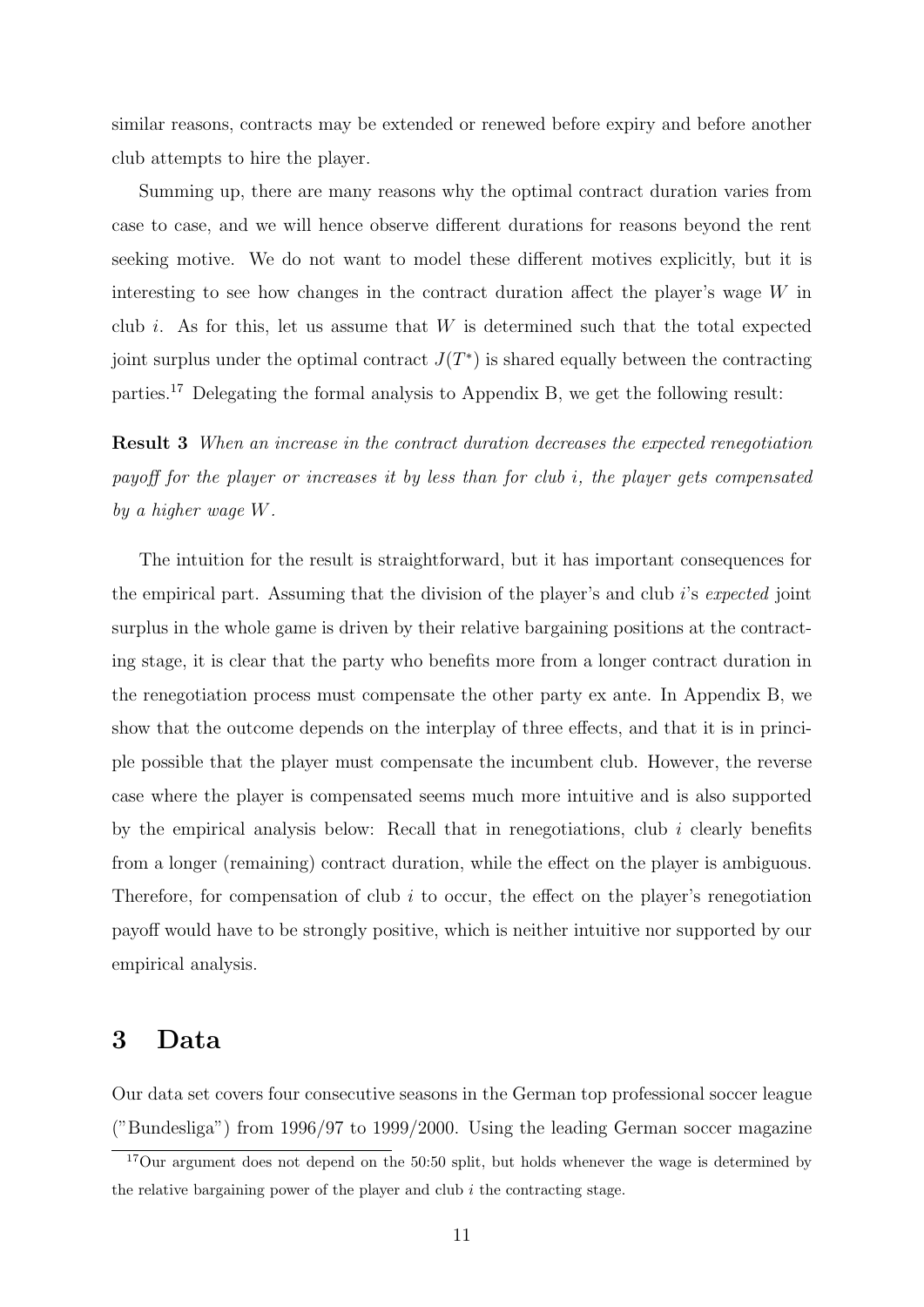"Kicker", we have compiled a data set with detailed information on contract durations, player remuneration and transfer fees. In total there are 415 players with at least one contract observation, and we will refer to the first observation per player in our data set as first contract.<sup>18</sup> Furthermore, in 128 out of these 415 cases, a second contract is signed during the observation period, with 66 renewals and 62 in the course of a transfer. For these players, we have the necessary information about the previous (i.e. first) contracts and new (i.e. second) contracts, and these 62 transfers will therefore be used for the analysis of the renegotiation game. Furthermore, the information about the previous contract will turn out to be useful when dealing with selection issues.

At the end of each season, a player either  $(i)$  changes clubs,  $(ii)$  re-signs with his current club, or *(iii)* does not change his contractual status. To capture this third possibility, we generated one observation for each year where no change occurred. As control variables, we use team characteristics such as the yearly budget and final league position in the previous season as well as player characteristics such as position and the number of league resp. international games. Player performance in the previous season is measured by a dummy variable indicating whether a player performed better than the average player on his position. This dummy is based on a composite index considering both position-specific factors such as the number of assists per match for a striker, and team specific factors as the result of a match.

Table 1 gives the descriptive statistics of the variables for the 62 transfers used in the empirical analysis and for the other two possibilities for comparability reasons. Overall, the proportion of club changes is 9% which can be interpreted as the probability of a club change.

Note first that, compared to the annual wage under the previous contract, a new contract is on average associated with an increase of about 50%, and this holds for both, transfers and renewals with the old club. Second, these players have higher average wages than players who do not change their contracts. This suggests that high ability players have a higher probability of changing their contract, which is also reinforced by the higher number of international games, the higher percentage of players who performed above average in the previous season, and a higher number of league games played.<sup>19</sup>

<sup>&</sup>lt;sup>18</sup>In 253 cases, these first contracts were signed following a transfer, while in the remaining 162 cases, players renewed their contract with their current clubs.

<sup>19</sup>Furthermore, while not shown in the table, the mean wage in the new club is twice as large for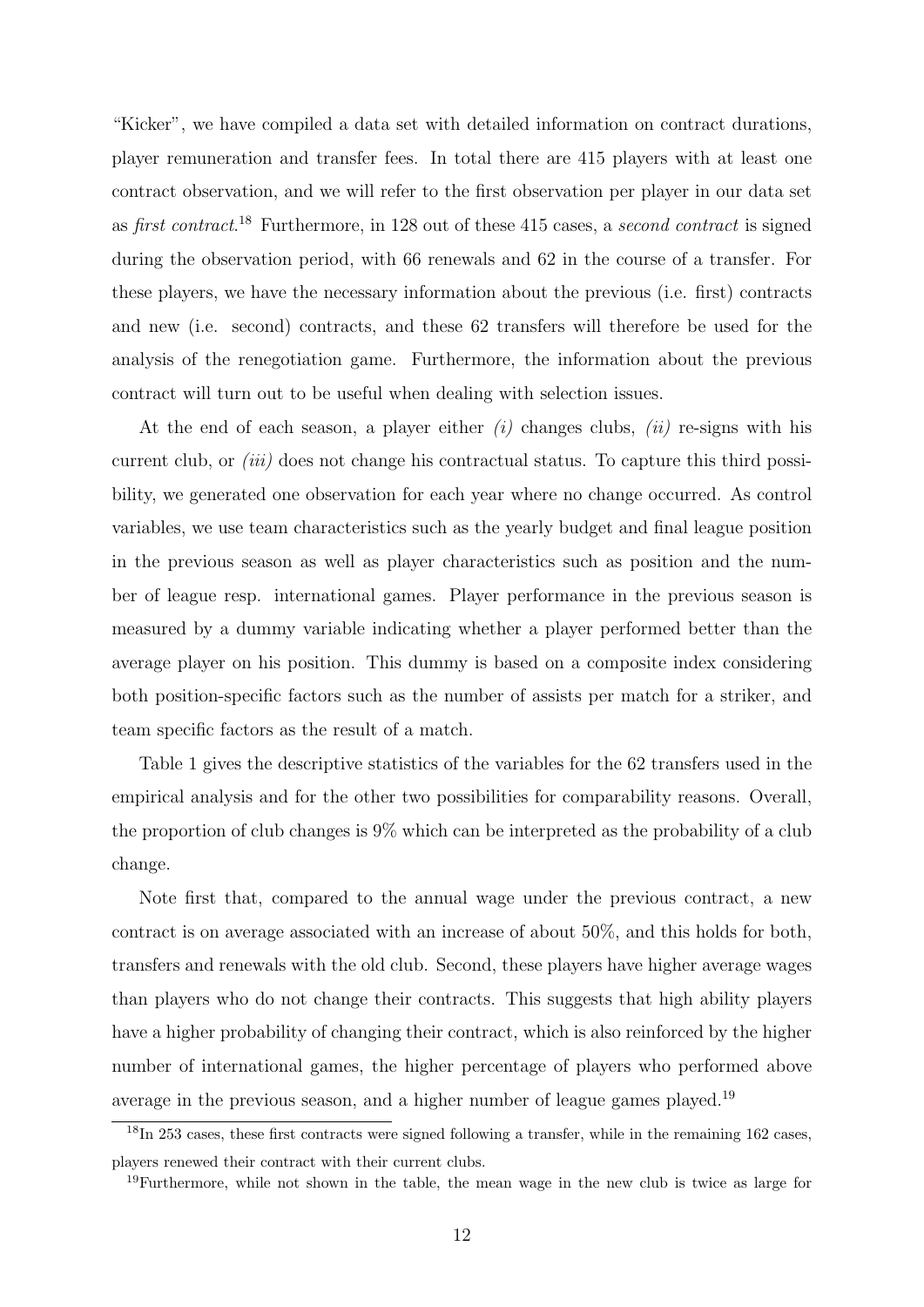|                                                  |     | <b>Club</b> change |       |      | <b>Renew contract</b> |        |      | No change        |        |
|--------------------------------------------------|-----|--------------------|-------|------|-----------------------|--------|------|------------------|--------|
|                                                  |     |                    | Std.  |      |                       | Std.   |      |                  | Std.   |
| Variable                                         | Obs | Mean               | Dev.  | Obs  | Mean                  | Dev.   | Obs  | Mean             | Dev.   |
| wage (in million)                                | 62  | 1.626              | 1.312 | 67   | 1.662                 | 1.317  | 565  | 0.938            | 0.851  |
| fee (in million)                                 | 52  | 2.664              | 3.520 |      |                       |        |      |                  |        |
| joint = $wage + fee$<br>(in million)             | 52  | 4.205              | 4.629 |      |                       |        |      |                  |        |
| contract duration<br>(in years)                  | 62  | 2.94               | 0.96  | 67   | 3.09                  | 1.19   | 565  | 3.25             | 0.94   |
| remaining contract<br>duration (in years)        | 62  | 1.49               | 1.22  | 67   | 1.38                  | 1.13   | 565  | 1.92             | 0.94   |
| zero remaining<br>contract duration              | 62  | 0.27               |       | 67   | 0.22                  |        | 565  | $\boldsymbol{0}$ |        |
| league games                                     | 62  | 132.03             | 99.97 | 67   | 152.61                | 112.56 | 565  | 101.22           | 101.57 |
| international<br>games                           | 62  | 18.61              | 27.47 | 67   | 22.12                 | 28.92  | 565  | 11.30            | 19.78  |
| Budget (in<br>million)                           | 62  | 43.05              | 15.76 | 67   | 44.78                 | 13.58  | 565  | 36.51            | 10.88  |
| wage previous<br>contract (in<br>million)        | 62  | 1.118              | 0.943 | 67   | 1.175                 | 1.119  | 565  | 0.938            | 0.851  |
| performed above<br>average last<br>season        | 62  | 0.50               |       | 67   | 0.42                  |        | 565  | 0.27             |        |
| final league<br>position last<br>season $(1-18)$ | 62  | 9.48               | 5.05  | 67   | 7.55                  | 4.81   | 565  | 8.26             | 4.97   |
| Sample proportion 0.09                           |     |                    |       | 0.10 |                       |        | 0.81 |                  |        |

*All monetary variables are measured in German Marks (DM), where IDM ≈ 0.5 Euro ≈ 0.65 US \$. There are 10 cases with missing observations for the transfer fee.* 

Table 1: Descriptive Statistics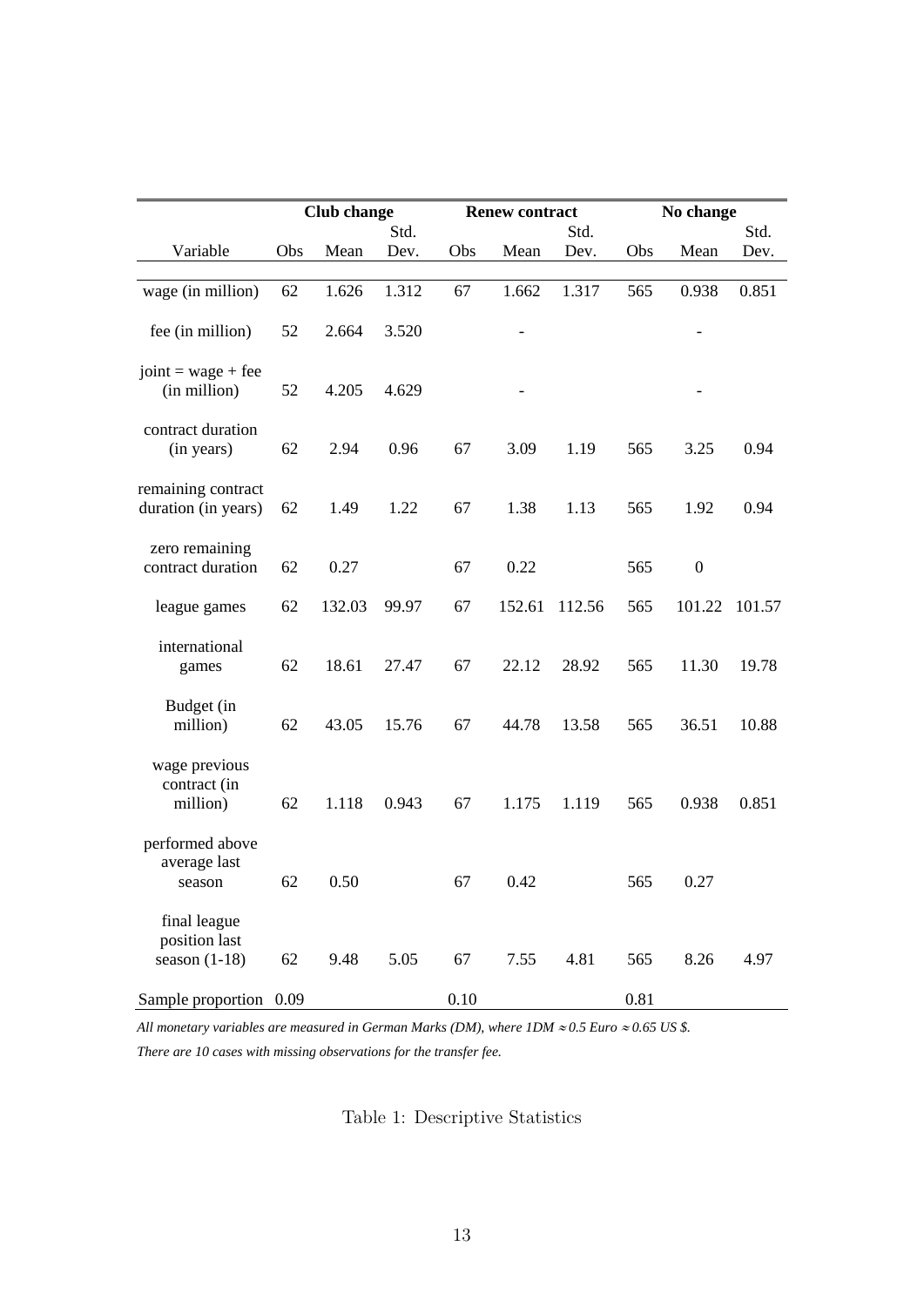# 4 Results

### 4.1 Transfer probability

For all of our hypotheses concerning wages and transfer fees, we need to take into account that players who are transferred may systematically differ from those who are not. As explained above, at the end of each season, players either change clubs, re-sign with their current clubs, or do not change their contracts, and we model this decision as a multinomial logit model with three outcomes. Based on the estimates of the multinomial model, we compute selection correction terms which are included correspondingly in the outcome equations for wages and transfer fees. This extension of the standard selection model has first been proposed by Lee (1983) and was further developed by Dubin and McFadden (1984) and Dahl (2002). Bourguignon, Fournier, and Gurgand (2007) carry out a Monte Carlo analysis of these estimators and some extensions of them. Based on their findings for small samples, we use a generalization of the Dubin and McFadden estimator. More details are provided in Appendix C.

Note that we must deviate from the chronological order of the theory part because the multinomial logit model is also needed to correct for a potential selection bias when testing our hypotheses. We hence start by testing our theoretical result about the transfer probability:

Hypothesis 1 A player's transfer probability is decreasing in the remaining duration of his contract.

Table 2 presents the estimated marginal effects of the variables that have significant coefficients in the multinomial logit estimation.<sup>20</sup> These marginal effects measure the expected change in the transfer probability when the corresponding variable increases. The transfer probability decreases by approximately 3 percentage-points per year of remaining contract duration. As the overall transfer probability is only 9 percent, this means that each additional remaining contract year reduces the transfer probability by about one third, and thus has a considerable impact. Furthermore, the transfer probability is players with positive remaining contract duration compared to players whose contracts were expired. This suggests that only high ability players are likely to change clubs when having valid contracts, whereas low ability players are transferred mainly after their contracts have expired.

 $20$ The multinomial logit estimation results are presented in table 6 in Appendix C.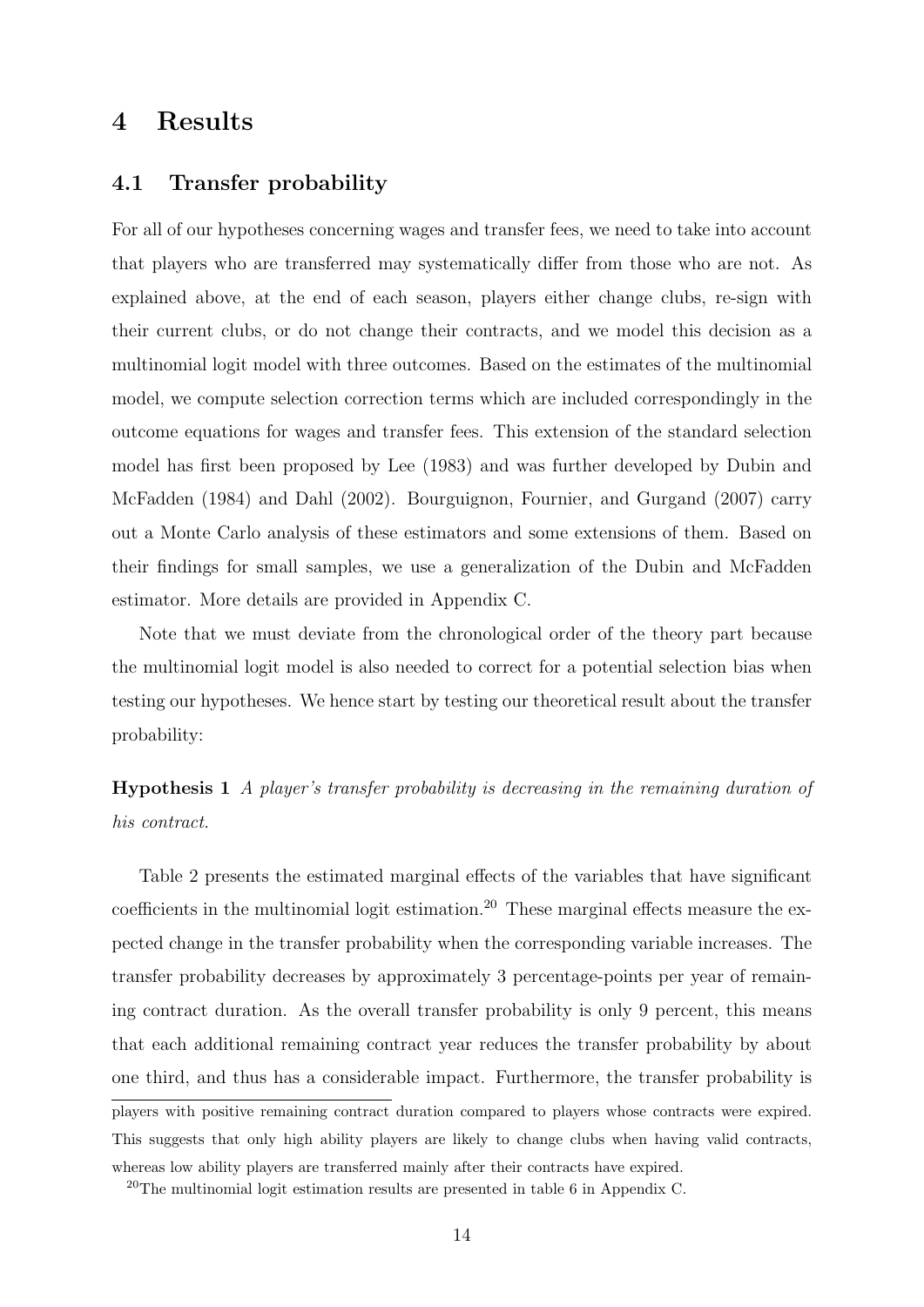|                                   | (1)         |
|-----------------------------------|-------------|
|                                   | Change club |
|                                   |             |
| remaining duration at end of      | $-0.029***$ |
| season                            | (0.010)     |
| performed above average last      | $0.100***$  |
| season                            | (0.032)     |
| final league position last season | $0.006***$  |
|                                   |             |
|                                   |             |

*\*\*\* p<0.01, \*\* p<0.05, \* p<0.1. Standard errors in parentheses. Only significant marginal effects are shown. Evaluated at sample means based on estimates shown in Table 6.* 

Table 2: Transfer probability, marginal effects

significantly higher for players who performed above average which confirms the basic intuition that new clubs are more willing to initiate a renegotiation process for high potential players. Finally, players are less likely to be transferred when their club performed well during the last season (i.e. had a lower rank position).

### 4.2 Transfer fees

We now turn to the empirical analysis of the renegotiation payoffs. Starting with transfer fees, our theory leads to the following Hypothesis:

Hypothesis 2 Transfer fees are (i) increasing in the remaining duration of a player's previous contract, and (ii) decreasing in the player's wage in his previous club.

Of course, transfer fees are zero for expired contracts as the initial club no longer plays an active role in the renegotiation process. In fact, in our data, the relationship between remaining contract duration and transfer fee is deterministic in these cases. We therefore restrict the analysis to the 36 cases with positive remaining contract durations.

The dependent variable is the log of the transfer fee, and as controls we use the number of league resp. international games, and the budget of the new club. The exclusion restrictions for the selection model are imposed by not using tenure in the old club, above average performance in the past season, and final league position in the past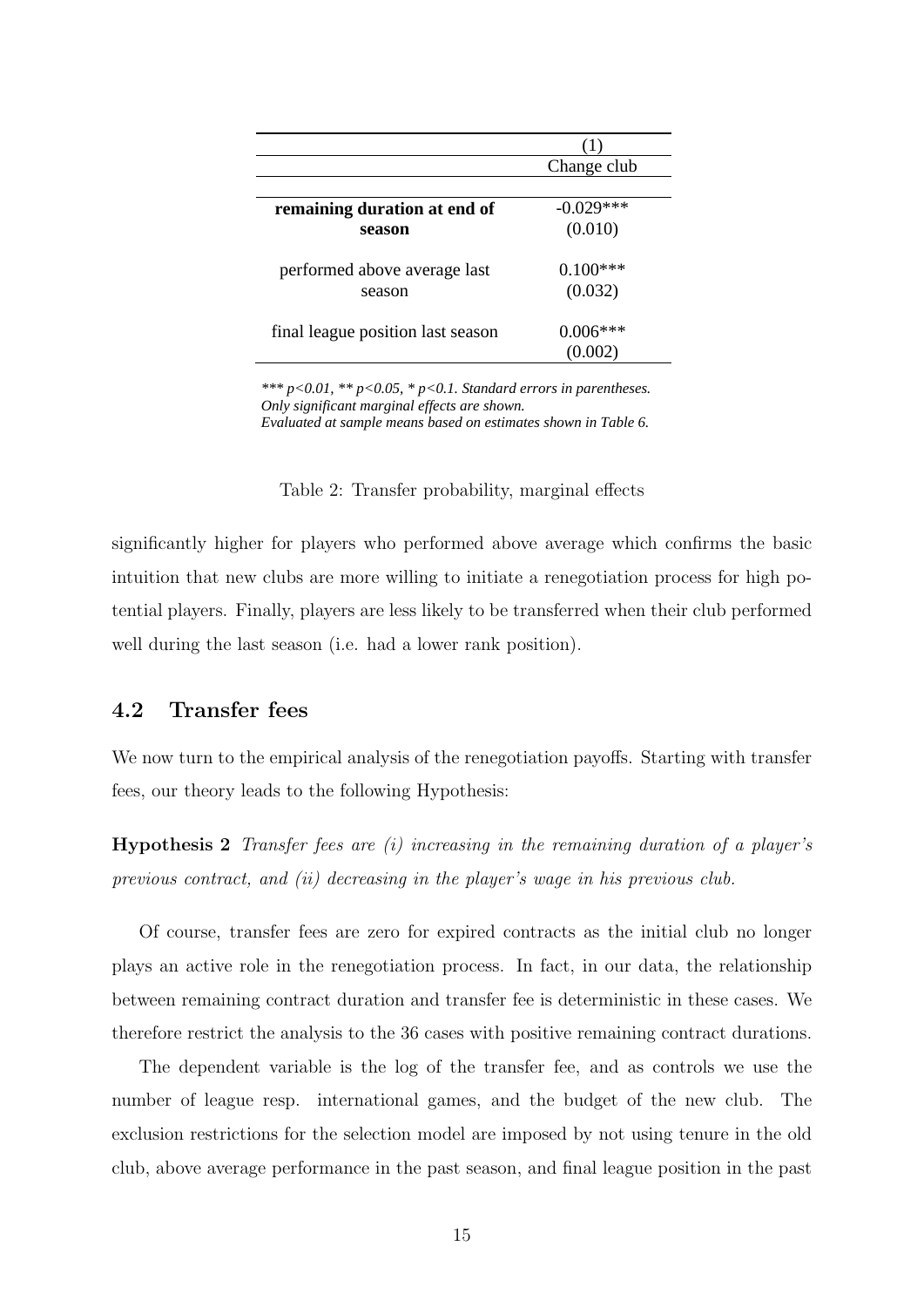|                                         | (1)                    | (2)            |
|-----------------------------------------|------------------------|----------------|
|                                         | <b>Selection Model</b> | <b>OLS</b>     |
|                                         |                        |                |
| remaining duration previous<br>contract | $0.783***$             | $0.460***$     |
|                                         | (0.163)                | (0.122)        |
| wage previous contract (ln)             | $-0.0158$              | 0.154          |
|                                         | (0.183)                | (0.183)        |
| league games                            | $-0.00281$             | $-0.000516$    |
|                                         | (0.00258)              | (0.00152)      |
| international games                     | $0.0502***$            | $0.0572***$    |
|                                         | (0.0148)               | (0.0157)       |
| international games squared             | $-0.000589***$         | $-0.000591***$ |
|                                         | (0.000188)             | (0.000192)     |
| budget                                  | $0.0170**$             | $0.0186**$     |
|                                         | (0.00614)              | (0.00698)      |
| $\lambda(\Gamma_1)$                     | $-0.579**$             |                |
|                                         | (0.220)                |                |
| $\lambda(\Gamma_2)$                     | $-5.529**$             |                |
|                                         | (2.232)                |                |
| $\lambda(\Gamma_3)$                     | $-3.634$               |                |
|                                         | (3.906)                |                |
| Constant                                | 9.396**                | $10.35***$     |
|                                         | (4.541)                | (2.454)        |
| Observations                            | 36                     | 36             |
| R-squared                               | 0.751                  | 0.638          |

*Dependent variable: ln(fee)* 

*\*\*\* p<0.01, \*\* p<0.05, \* p<0.1. Standard errors in parentheses.* 

*Column (1) displays the estimates of the selection model. The estimation results of the selection multinomial logit are presented in the appendix (table 6). Column (2) displays the OLS estimates based on all contracts signed after the first contract. Only observations with strictly positive remaining contract duration are used because a zero remaining duration perfectly predicts a zero transfer fee.*

Table 3: Transfer fees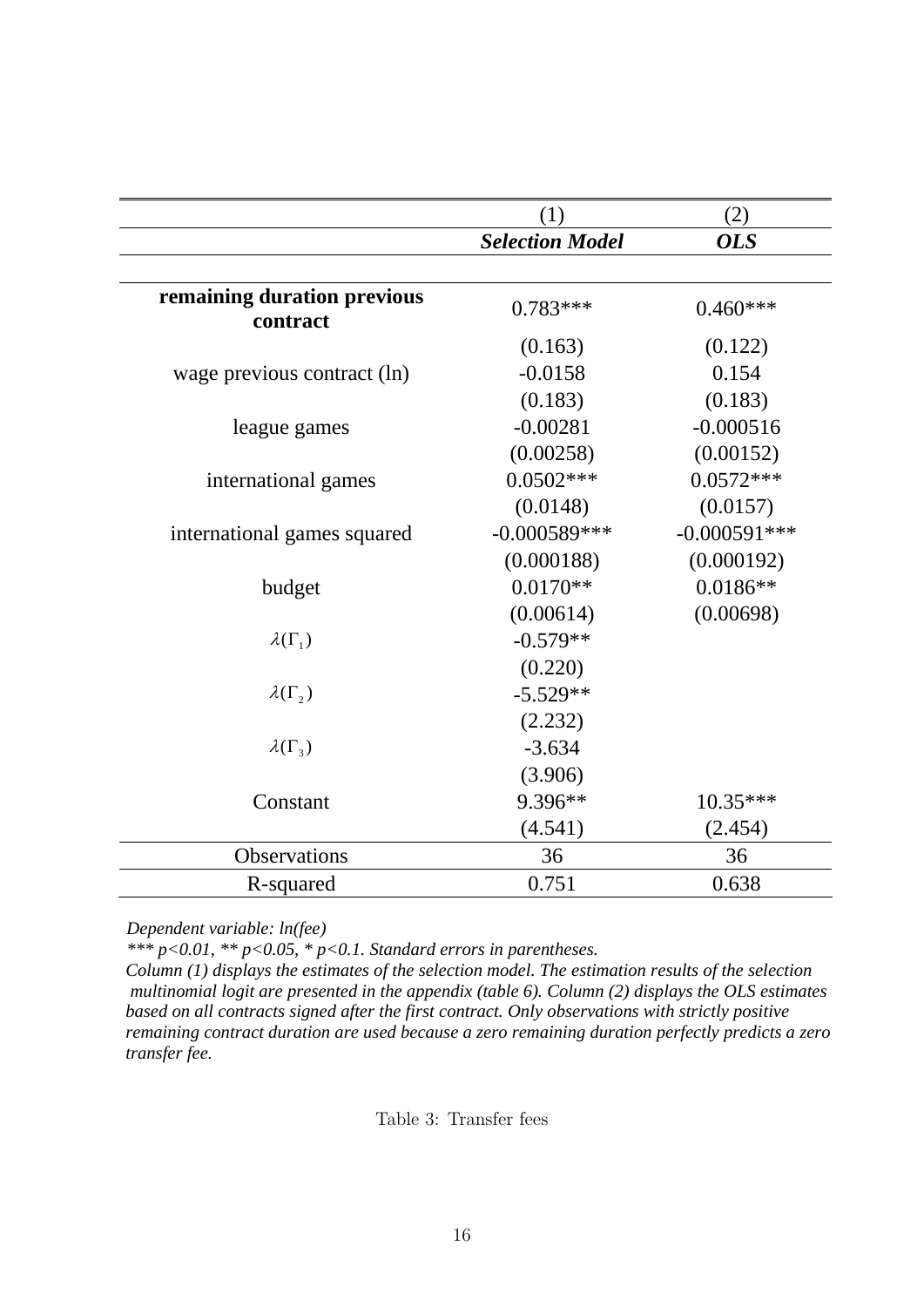season in the  $ln($ fee $)$  regression.<sup>21</sup>

Both regressions show a highly positive significant impact of the remaining contract duration. As the significance of two of the selection terms indicates that the OLS estimates are biased, we rely on the selection model which estimates a coefficient of approximately 0.8. This implies that each additional year of remaining contract duration increases the transfer fee by 120 per cent.This confirms part (i) of Hypothesis 2. <sup>22</sup>

The wage in the previous contract has no significant impact on transfer fees which, at first glance, contradicts part (ii) of Hypothesis 2. However, the wage in the previous contract is also a good proxy for the players' quality so that the insignificance of the previous wage can be attributed to the following countervailing effects: On the one hand, higher previous wages weaken the bargaining position of the incumbent club, thereby reducing the transfer fee as suggested in our model. But on the other hand, players with higher previous wages are of higher quality which ceteris paribus increases transfer fees.

### 4.3 Wages

Before presenting the estimation results for wages, we need to deal with a methodological issue which did not arise when considering transfer fees. The reason is that a player's wage in his new club is driven by the terms of two different contracts: First, as shown in Result 1 above, the remaining duration and the wage of the player's previous contract affect the wage in the new club via the renegotiation process. Again, relying on players' second contracts only ensures availability of this information from their first contracts, thereby also allowing to better control for selection effects.

Second, the actual duration of his contract in the new club will again be driven by a rent seeking motive vis a vis future entrants. While we do not explicitly model this additional contracting stage in the theoretical part, it is clear that our model applies. Again, when deciding on the contract duration, the contracting parties (now the player and club  $e$  instead of club  $i$ ) are facing the same trade-off between transfer probability and joint renegotiation payoff. Therefore, the player's wage in his new club will follow the same logic so that our estimations can also be used to address the issue of compensation.

<sup>21</sup>While not a formal test the fact that none of these variables is significant in an OLS regression suggests that the exclusion restrictions are satisfied.

<sup>&</sup>lt;sup>22</sup>The exact computation for the percentage increase is given by  $100 \cdot (\exp(\beta) - 1)$ .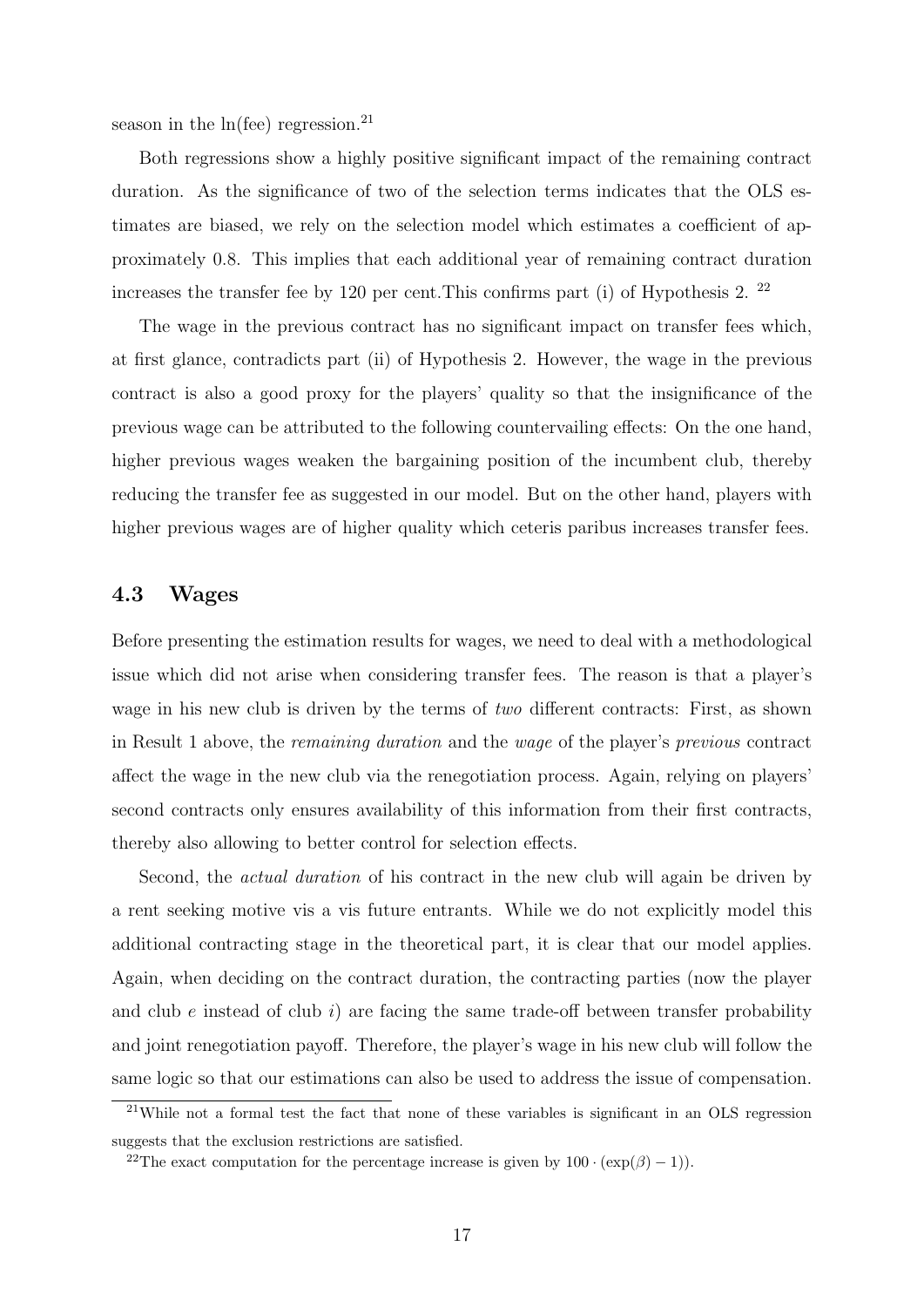In considering these two questions, we start with analyzing the impact of the previous contract terms on the player's renegotiation payoff, while the issue of compensation is discussed in subsection 4.5 below.

Recall from Result that a higher previous wage should increase a player's new wage, whereas the impact of the remaining duration in the previous contract turned out to be ambiguous due to countervailing effects. We thus test the following Hypothesis:

Hypothesis 3 A player's annual wage in his new club is increasing in his annual wage in his previous club.

The results in Table 4 confirm Hypothesis 3 by showing that wages in previous contracts have a highly significant and positive impact on new wages. This is true for all estimated specifications. Again, we are aware that we might not be able to fully control for the players' quality with other control variables, so that the strong impact may partly be due to quality affects expressed by higher wages in the old club. Nevertheless, it is reasonable to attribute at least part of the effect to the renegotiation channel as this is perfectly consistent with our findings: The previous wage is highly significant for new wages but insignificant for transfer fees. If the impact of previous wages were driven by quality effects alone, then it should also have a significant (positive) effect on transfer fees.

Interestingly, the remaining contract length has no significant impact on the wage in the new contract which holds regardless of whether we exclude players with expired contracts or not. This result supports our theoretical finding that there are countervailing effects: on the one hand, new clubs need to pay large transfer fees when the remaining contract duration is high, and they are not willing to pay large transfer fees and high wages. But on the other hand, players may be worse off after contract expiration when their wage in the incumbent club is sufficiently high (see Part (ii) of Result 1).

### 4.4 Joint renegotiation payoff

While the effect of the remaining duration of a player's old contract on his wage in the new wage alone is ambiguous, our theoretical framework suggests that long term contracts may serve as rent seeking devices which leads to a clear prediction concerning the *joint* renegotiation payoff of incumbent clubs and players: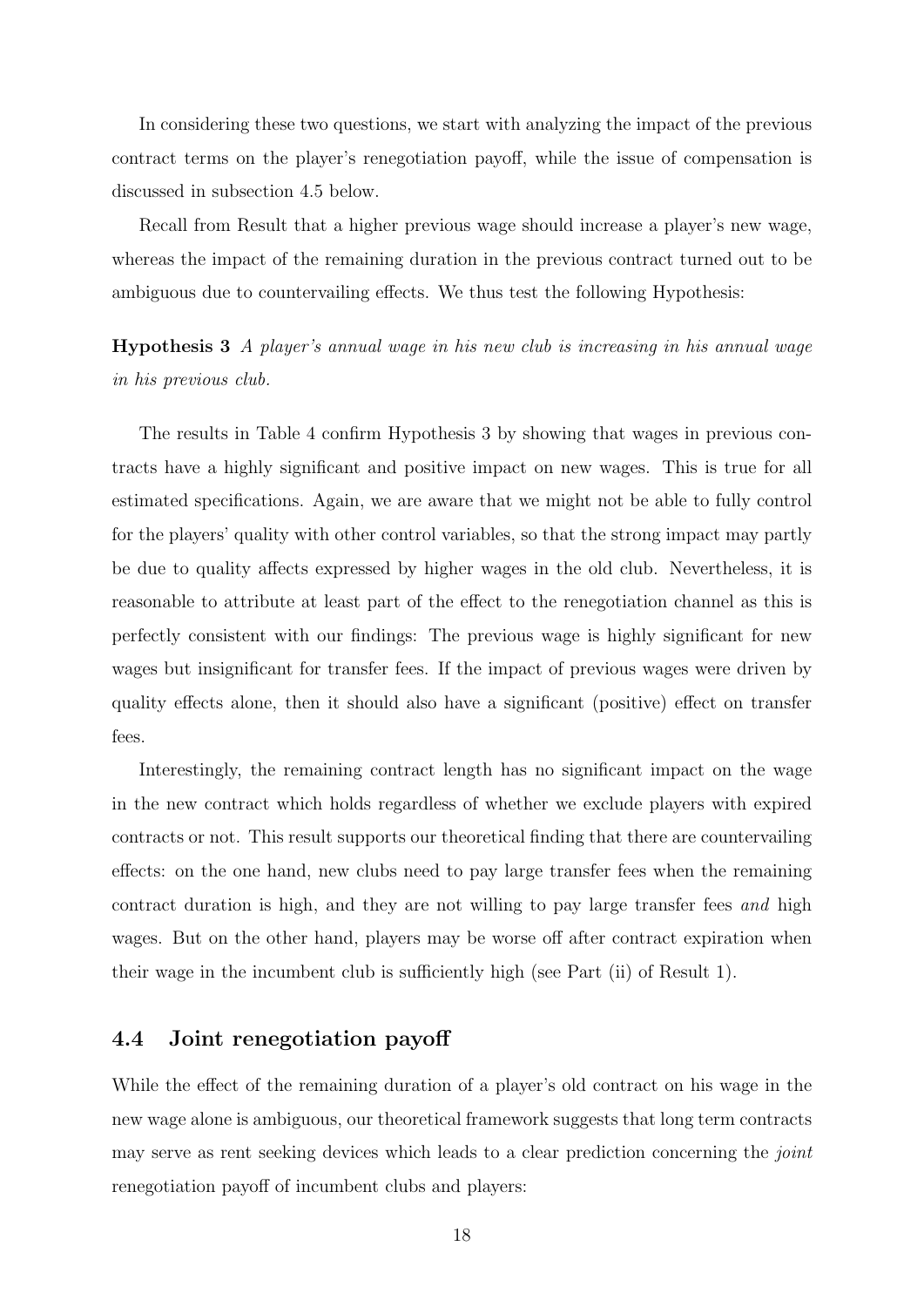|                                         | (1)                              | (2)                              | (3)          | (4)          |
|-----------------------------------------|----------------------------------|----------------------------------|--------------|--------------|
|                                         | <b>Selection</b><br><b>Model</b> | <b>Selection</b><br><b>Model</b> | <b>OLS</b>   | <b>OLS</b>   |
|                                         |                                  |                                  |              |              |
| remaining duration previous<br>contract | 0.0348                           | 0.0188                           | 0.0734       | 0.0504       |
|                                         | (0.105)                          | (0.140)                          | (0.0578)     | (0.0876)     |
| wage previous contract (ln)             | $0.413***$                       | $0.458***$                       | $0.392***$   | $0.471***$   |
|                                         | (0.0966)                         | (0.114)                          | (0.0913)     | (0.113)      |
| contract duration                       | $0.245***$                       | 0.177                            | $0.215***$   | 0.137        |
|                                         | (0.0916)                         | (0.130)                          | (0.0795)     | (0.116)      |
| league games                            | $0.00157*$                       | 0.00190                          | 0.00117      | 0.000692     |
|                                         | (0.00085)                        | (0.00145)                        | (0.00071)    | (0.00103)    |
| international games                     | 0.00667                          | 0.00676                          | 0.00517      | 0.00828      |
|                                         | (0.00797)                        | (0.00913)                        | (0.00729)    | (0.00877)    |
| international games squared             | $-3.44e-05$                      | $-4.57e-05$                      | $-2.34e-05$  | $-6.04e-05$  |
|                                         | $(8.51e-05)$                     | $(9.47e-05)$                     | $(8.22e-05)$ | $(9.45e-05)$ |
| budget                                  | $0.017***$                       | $0.0124**$                       | $0.017***$   | $0.013***$   |
|                                         | (0.00413)                        | (0.00470)                        | (0.00412)    | (0.00469)    |
| $\lambda(\Gamma_1)$                     | $-0.200$                         | $-0.253$                         |              |              |
|                                         | (0.138)                          | (0.157)                          |              |              |
| $\lambda(\Gamma_2)$                     | $-0.307$                         | $-1.254$                         |              |              |
|                                         | (1.237)                          | (1.553)                          |              |              |
| $\lambda(\Gamma_3)$                     | $-2.313$                         | $-4.468*$                        |              |              |
|                                         | (1.610)                          | (2.348)                          |              |              |
| Constant                                | 5.024**                          | 2.841                            | 6.987***     | $6.425***$   |
|                                         | (1.983)                          | (2.464)                          | (1.220)      | (1.479)      |
| Observations                            | 62                               | 45                               | 62           | 45           |
| R-squared                               | 0.654                            | 0.616                            | 0.634        | 0.574        |

*Dependent variable: ln(wage)* 

*\*\*\* p<0.01, \*\* p<0.05, \* p<0.1. Standard errors in parentheses.* 

*Columns (1) and (2) display the estimates of the selection model. Column (1) is based on all observations, column (2) is based on observation with strictly positive remaining contract duration only. The estimation results of the selection multinomial logit are presented in the appendix. Columns (3) and (4) are OLS estimates based on the same data selection rule as in columns (1) and (2).*

Table 4: Wages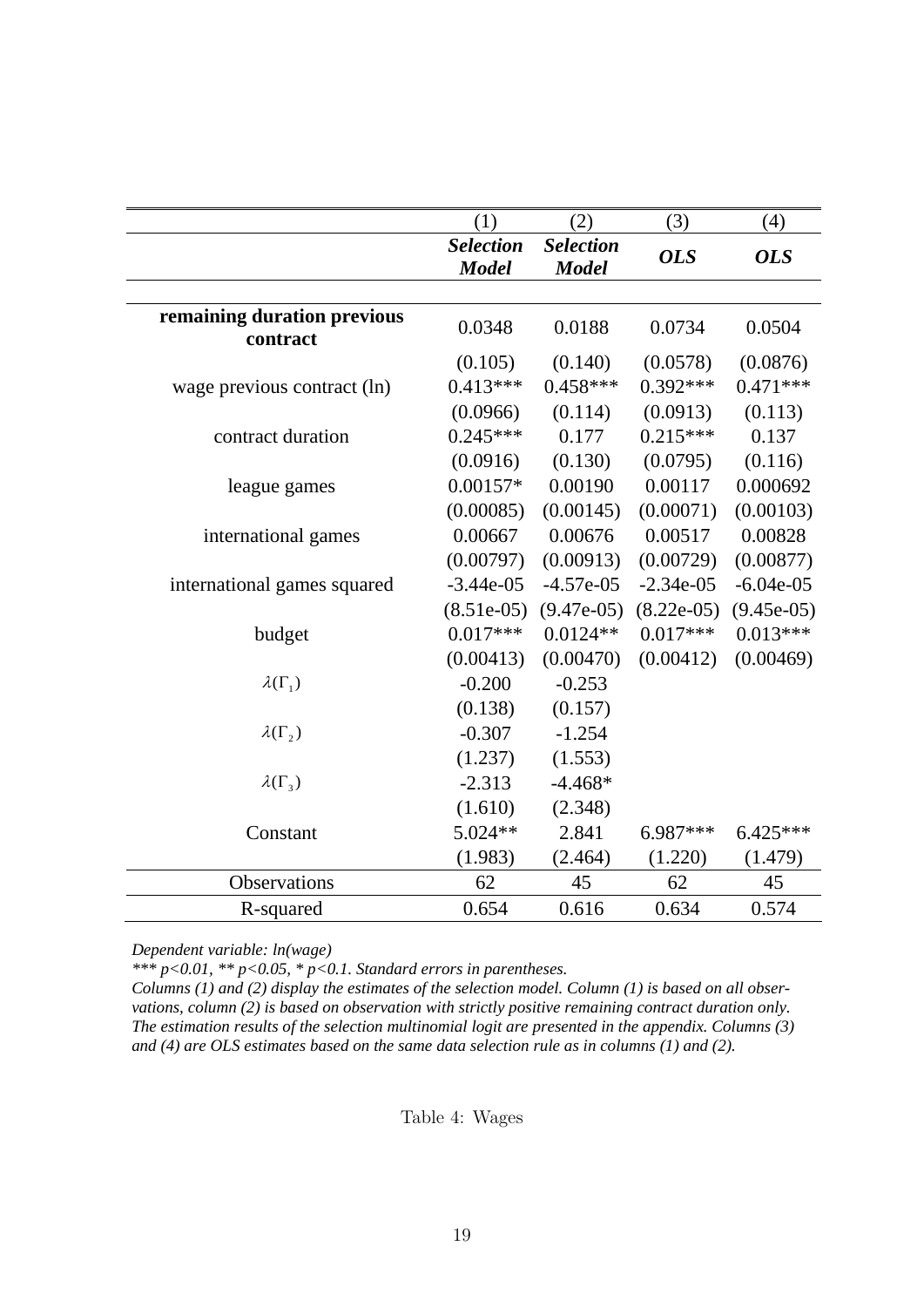Hypothesis 4 The joint renegotiation payoff of the incumbent club and a player (transfer fee plus wage in new club) is increasing in the remaining duration of player's previous contract.

Again, we report results for the selection model and for OLS regressions using the same sample selections as in the analysis of wages.<sup>23</sup>

Again, in columns (1) and (3), we consider all transfers, i.e. also those following expired contracts. In these cases, the joint renegotiation payoff is just the wage because transfer fees are zero. In columns (2) and (4) attention is confined to those cases where the remaining contract duration was positive. Given that some of the selection correction terms are significant, we suspect that the OLS estimates in columns (3) and (4) are biased and we hence rely on the selection models where the effect of the remaining contract duration is significantly positive and almost identical for the samples with and without expired contracts: on average, one more year of remaining contract duration increases the joint renegotiation payoff of the contracting parties by more than 50 per cent.

### 4.5 Compensation

As for the issue of compensation, recall from the theoretical part (Result 3) that when clubs benefit more than players from long term contracts in renegotiation s, players will be compensated ex ante through higher wages. According to the empirical evidence presented so far, clubs indeed seem to strongly benefit from long term contracts as remaining contract durations have a highly significant positive impact on transfer fees, while there is no significant impact on wages. Based on our compensation argument, this leads to the following Hypothesis:

Hypothesis 5 A player's wage in his current club is increasing in the duration of his contract.

Resorting again to table 4 shows that the contract duration has a significant positive effect on the wage when all second contracts are used (columns 1 and 3). When we use the subsample with strictly positive remaining contract durations only (columns 2 and 4), the effects go in the right direction, but are insignificant which may be due to the smaller

<sup>&</sup>lt;sup>23</sup>Note that sample sizes are different because there are several missing observations for transfer fees.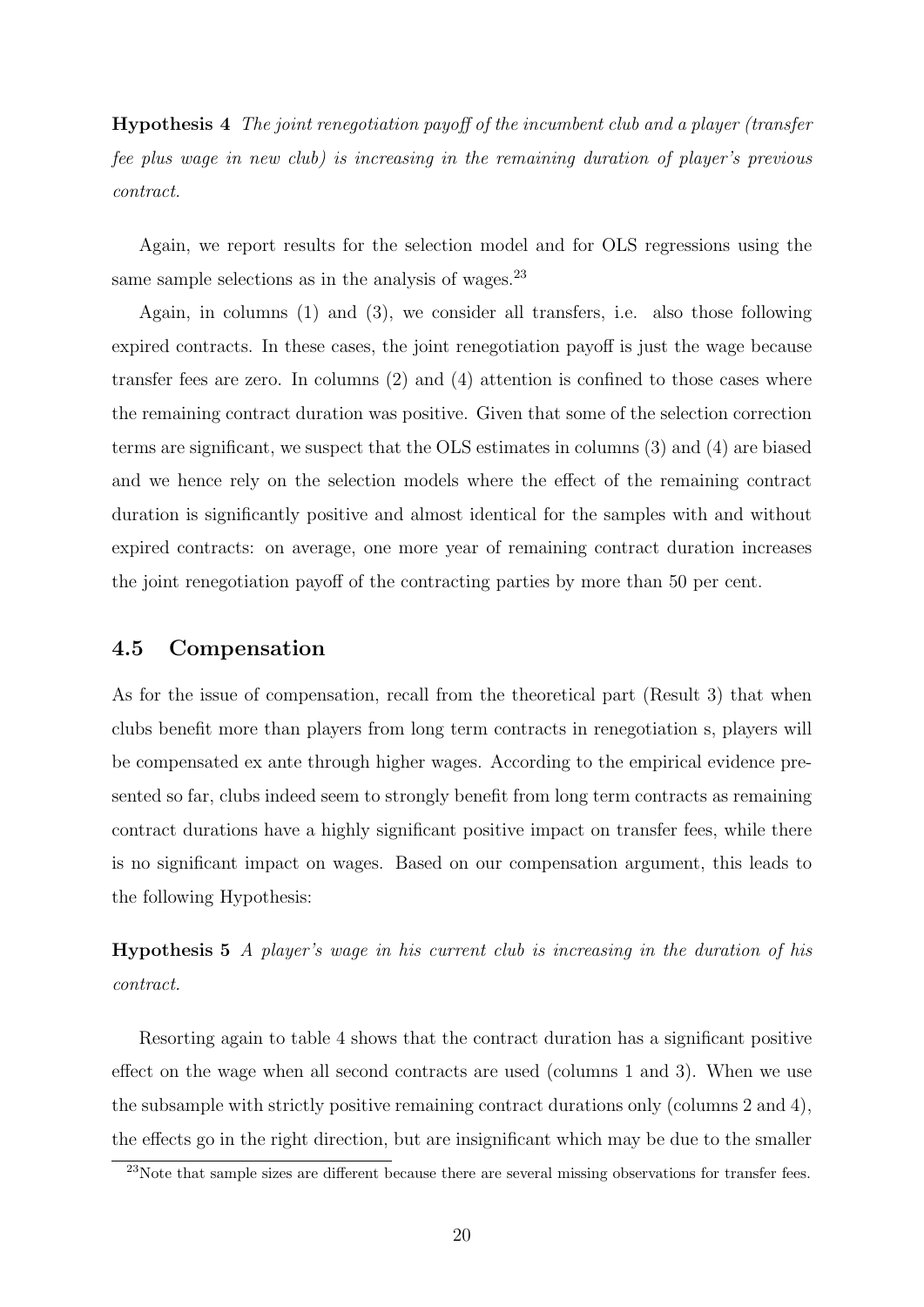|                                         | (1)              | (2)              | (3)          | (4)          |
|-----------------------------------------|------------------|------------------|--------------|--------------|
|                                         | <b>Selection</b> | <b>Selection</b> | <b>OLS</b>   | <b>OLS</b>   |
|                                         | <b>Model</b>     | <b>Model</b>     |              |              |
|                                         |                  |                  |              |              |
| remaining duration previous<br>contract | $0.454***$       | $0.471***$       | $0.423***$   | 0.212        |
|                                         | (0.128)          | (0.162)          | (0.0781)     | (0.129)      |
| wage previous contract (ln)             | $0.256**$        | 0.164            | $0.237*$     | 0.230        |
|                                         | (0.123)          | (0.136)          | (0.123)      | (0.142)      |
| contract duration                       | $0.234**$        | 0.0519           | $0.194*$     | 0.156        |
|                                         | (0.114)          | (0.158)          | (0.108)      | (0.175)      |
| league games                            | 0.00102          | $-0.000956$      | 0.000745     | 2.24e-05     |
|                                         | (0.00106)        | (0.00205)        | (0.000907)   | (0.00123)    |
| international games                     | $0.0299***$      | $0.0367***$      | $0.0327***$  | $0.0443***$  |
|                                         | (0.0106)         | (0.0108)         | (0.0110)     | (0.0115)     |
| international games squared             | $-0.00028**$     | $-0.0004***$     | $-0.00032**$ | $-0.0005***$ |
|                                         | (0.000131)       | (0.000139)       | (0.000140)   | (0.000141)   |
| budget                                  | $0.0204***$      | $0.0169***$      | $0.0218***$  | $0.0178***$  |
|                                         | (0.00475)        | (0.00450)        | (0.00512)    | (0.00515)    |
| $\lambda(\Gamma_1)$                     | $-0.522***$      | $-0.479***$      |              |              |
|                                         | (0.166)          | (0.161)          |              |              |
| $\lambda(\Gamma_2)$                     | $-1.614$         | $-4.119**$       |              |              |
|                                         | (1.552)          | (1.657)          |              |              |
| $\lambda(\Gamma_3)$                     | $-4.854**$       | $-4.534$         |              |              |
|                                         | (1.894)          | (2.861)          |              |              |
| Constant                                | 5.220**          | $7.111**$        | 9.011***     | 9.947***     |
|                                         | (2.429)          | (3.319)          | (1.630)      | (1.813)      |
| Observations                            | 52               | 36               | 52           | 36           |
| R-squared                               | 0.825            | 0.800            | 0.780        | 0.705        |

*Dependent variable: ln(joint)* 

*\*\*\* p<0.01, \*\* p<0.05, \* p<0.1. Standard errors in parentheses.* 

*Columns (1) and (2) display the estimates of the selection model. Column (1) is based on all observations, column (2) is based on observation with strictly positive remaining contract duration only. The estimation results of the selection multinomial logit are presented in the appendix. Columns (3) and (4) are OLS estimates based on the same data selection rule as in columns (1) and (2).*

Table 5: Joint renegotiation payoff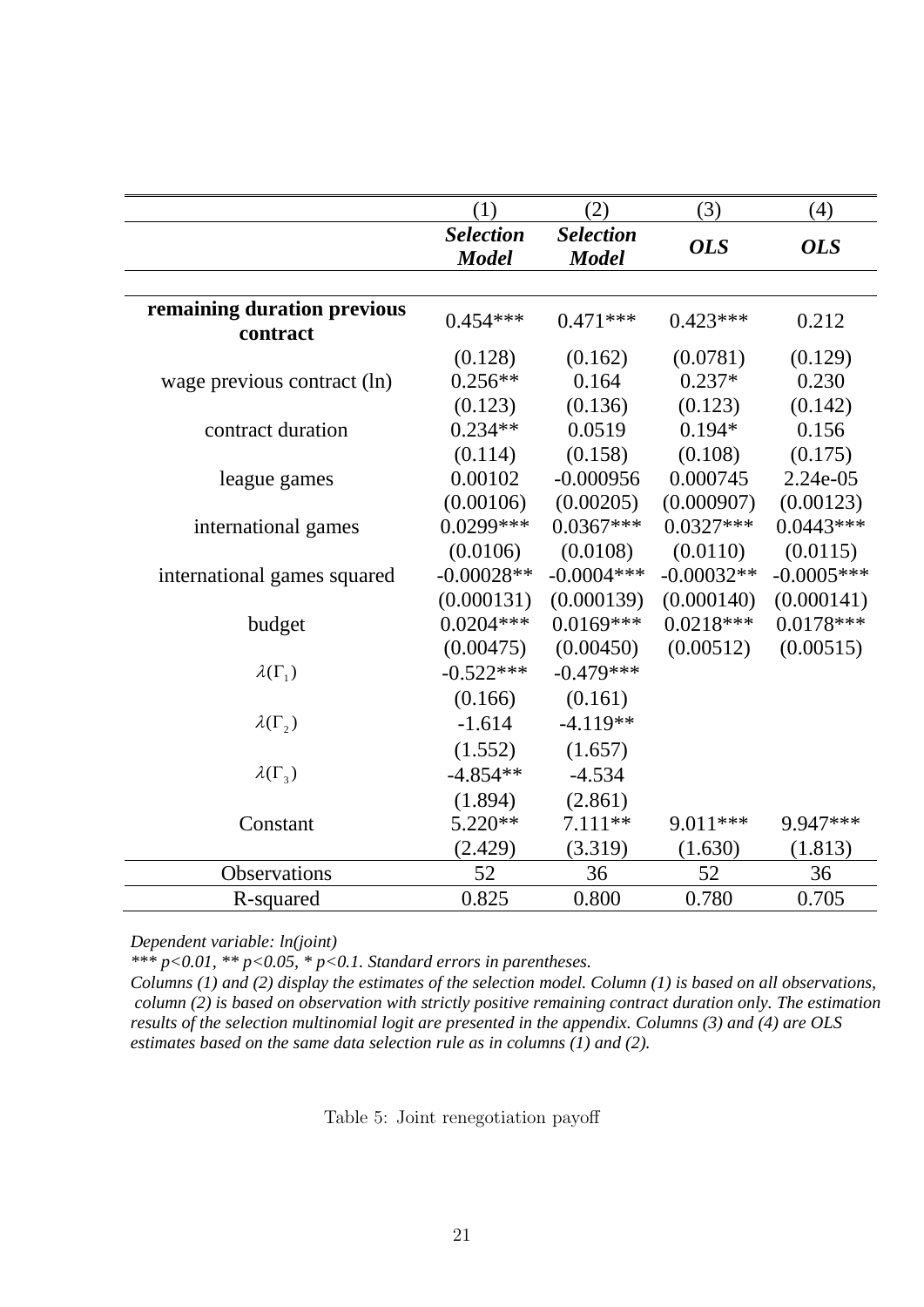sample size. Note however that, for testing Hypothesis 4, there is no need to exclude players with expired previous contracts as the impact of current contract durations on current wages should be independent of the terms of the previous contract.

An important point is the potential endogeneity of the contract duration. At the end of the theoretical model, we have pointed out that the contract length is influenced by factors that are unobservable in our data set such as the relative degree of risk aversion between players and clubs or the informational environment. As these factors may well be correlated with the error term, the contract duration may be endogenous. We test for endogeneity by using a regression-based version of the Hausman test.<sup>24</sup> We use the *total* duration of the previous contract and the quality indicator "above average performance in the last season" as instruments for the actual contract duration. As detailed in Appendix D (table 7), the validity of these two instruments cannot be rejected by the Sargan overidentifying test. The null hypothesis of exogeneity of contract duration, however, cannot be rejected by the Hausman test. Therefore, we treat contract duration as an exogenous variable.

# 5 Conclusion

We have developed a framework in the context of European soccer to test some of the central hypotheses on the issue of strategic contracting. Using a data set from the German "Bundesliga", we show that contract durations are useful rent seeking devices vis a vis non-contracting parties. All in all, the empirical analysis broadly supports our model predictions according to which the terms of a contract have both, allocative (likelihood of transfers) and distributional (transfer fees, wages) effects, thereby also providing first empirical evidence for analogous predictions derived in the more general buyer-seller frameworks in previous research on strategic contracting.

An important point we wish to address is how to interpret our finding that longer (remaining) contract durations reduce the transfer probability. In our theory, a lower transfer probability clearly reduces allocative efficiency, and contracting parties deliberately accept such inefficiencies to extract rents from third parties. In the empirical part, however, we can only test for the impact of remaining contract durations on transfer

 $24$ See, e.g. Wooldridge  $(2002, p. 119)$ ,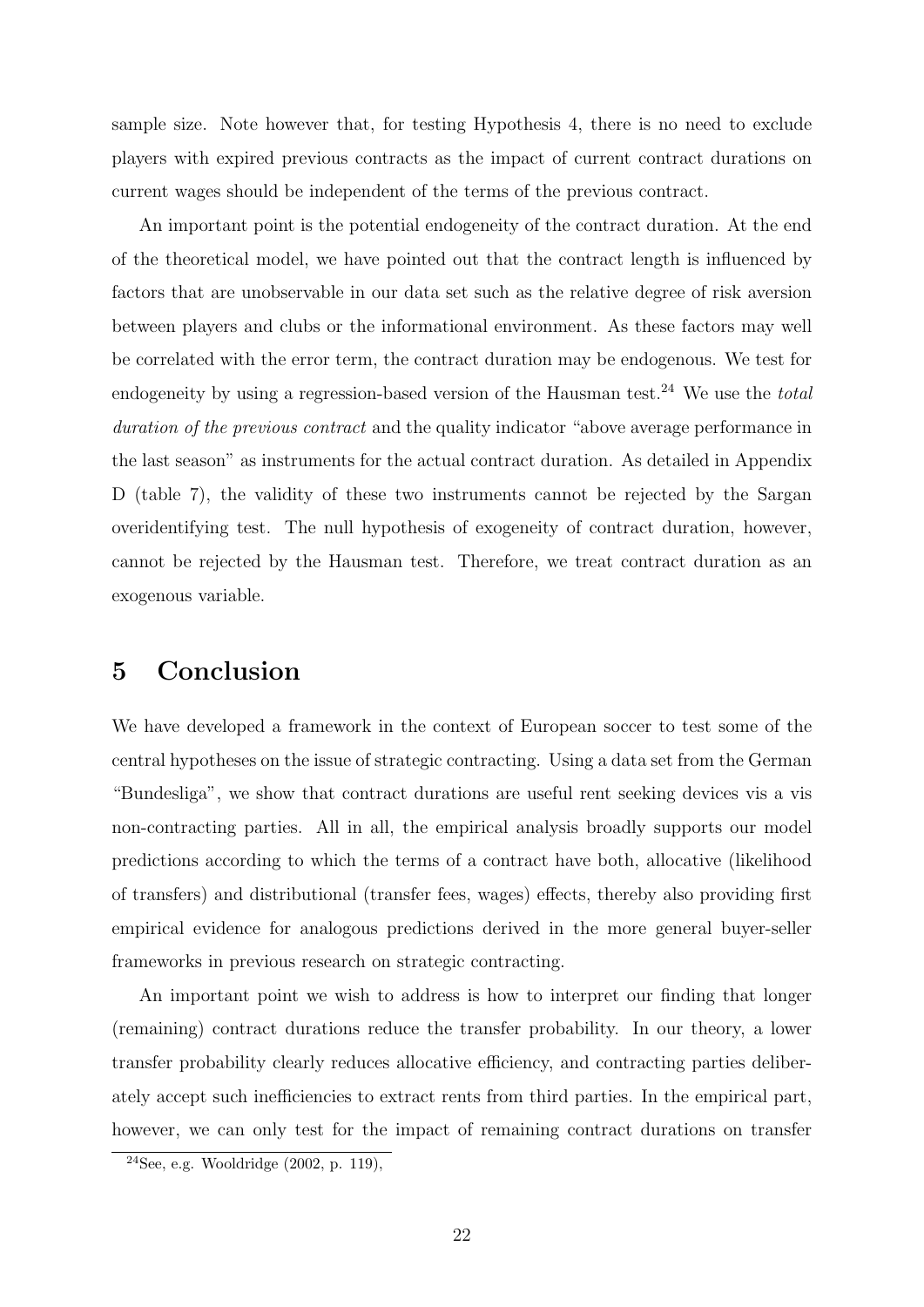probabilities, but clearly we can neither measure the efficiency gain of a realized transfer nor the efficiency loss of a deferred transfer.<sup>25</sup> Hence, there is no hope to establish a causal link from contract durations to allocative efficiency in the empirical part.

Nevertheless, we believe that our findings support the view that long-term contracts do lead to allocative inefficiencies in our context, and we provide two arguments: First, let us assume for the moment that the causation indeed goes from remaining contract duration to transfer probability. In this case, we can safely argue that allocative efficiency is monotone increasing in the number of transfers as inefficiencies only arise from deterred (efficient) transfers, but not from actual (inefficient) ones. Note that the latter type of transfer would imply that, in renegotiations, all parties involved agree on a transfer even though it is known that the player is less valuable in the new club, which seems implausible. In addition, it would lead to a potentially beneficial role of long-term contracts and other rent seeking devices in deterring inefficient entry which would clearly run completely against the spirit of all existing literature on this issue.

Second, when not assuming a causal link from remaining contract duration to transfer probability, one would then have to find an alternative theory to explain our finding of a strongly negative relationship between these two variables. Under the alternative assumption that transfer probabilities are exogenous (i.e. independent of the terms of a player's contract), this amounts to arguing why low-probability players should systematically sign longer contracts. However, it emerges clearly from our empirical analysis that the contracting parties do benefit from long term contracts in case of a transfer, which suggests that high-probability players should sign longer contracts, resulting in a positive relationship between contract duration and transfer probability. Of course, as discussed in section 2.4 above, there certainly are reasons for long term contracts other than the rent-seeking motive (e.g. risk aversion), but these motives could also not explain the observed negative relationship. In summary, even though we cannot directly measure the efficiency of transfers themselves, we believe that our results can be interpreted in the sense of long-term contracts inducing allocative inefficiencies.

Last but not least, because the driving forces in our framework are not only relevant

<sup>&</sup>lt;sup>25</sup>Even if we could asses a player's productivity directly by comparing his performance before and after a transfer, this would not solve the problem as efficiency must refer to a player's expected performance when the transfer is agreed upon, and not to his *actual* performance which, in reality, is a random variable.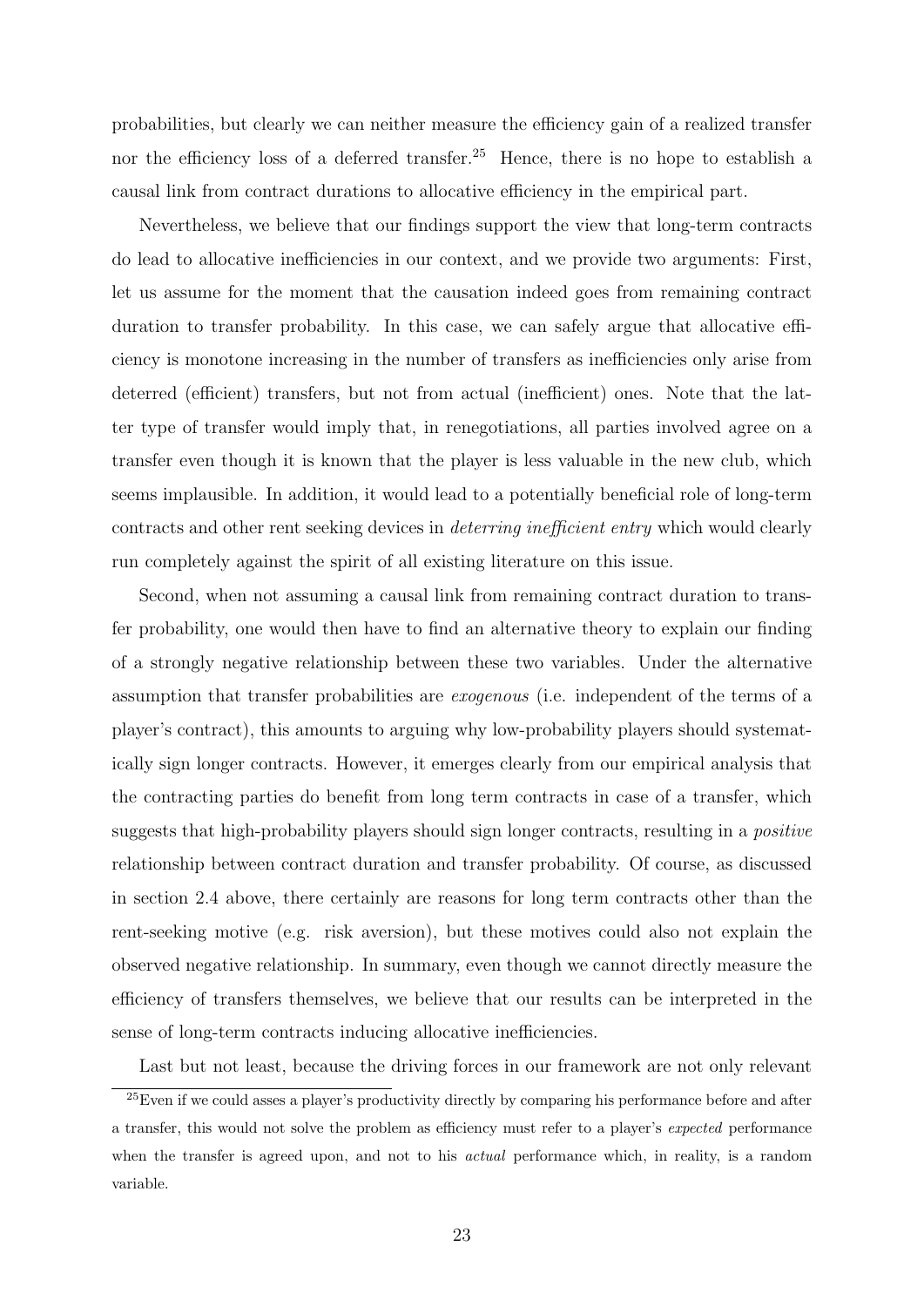for contracting in the sports sector, our results might also be of interest for other contexts where long term contracts are used: For instance, there is a recent debate in the European Commission  $(EC)$  about how to deal with long term contracts in the electricity sector.<sup>26</sup>

On the one hand, the EC emphasizes that long term contracts might be helpful in promoting investment incentives as firms are facing uncertainty, e.g. concerning future legislation with respect to interstate grids. Moreover, with respect to the final allocation, it acknowledges that long term contracts are not necessarily fully pre-determining as there is the possibility of "secondary trade" (see p. 183), i.e. entry by another firm (as a result of renegotiation with the incumbent firm) which tends to improve efficiency. However, on the other hand it also emphasizes that long term contracts "...raise search cost (transaction costs) for any player interested.... This raises barriers to entry.... Hence, both the Court and the Commission has concluded that long-term contracts should, with certain exceptions, be disqualified..." (see p. 183). Obviously, this latter argument is analogous to the one made and empirically confirmed in our context.

<sup>26</sup>See European Commission, "DG Competition Report on Energy Sector Inquiry", January 10, 2007, http://ec.europa.eu/comm/competition/sectors/energy/inquiry/full report part2.pdf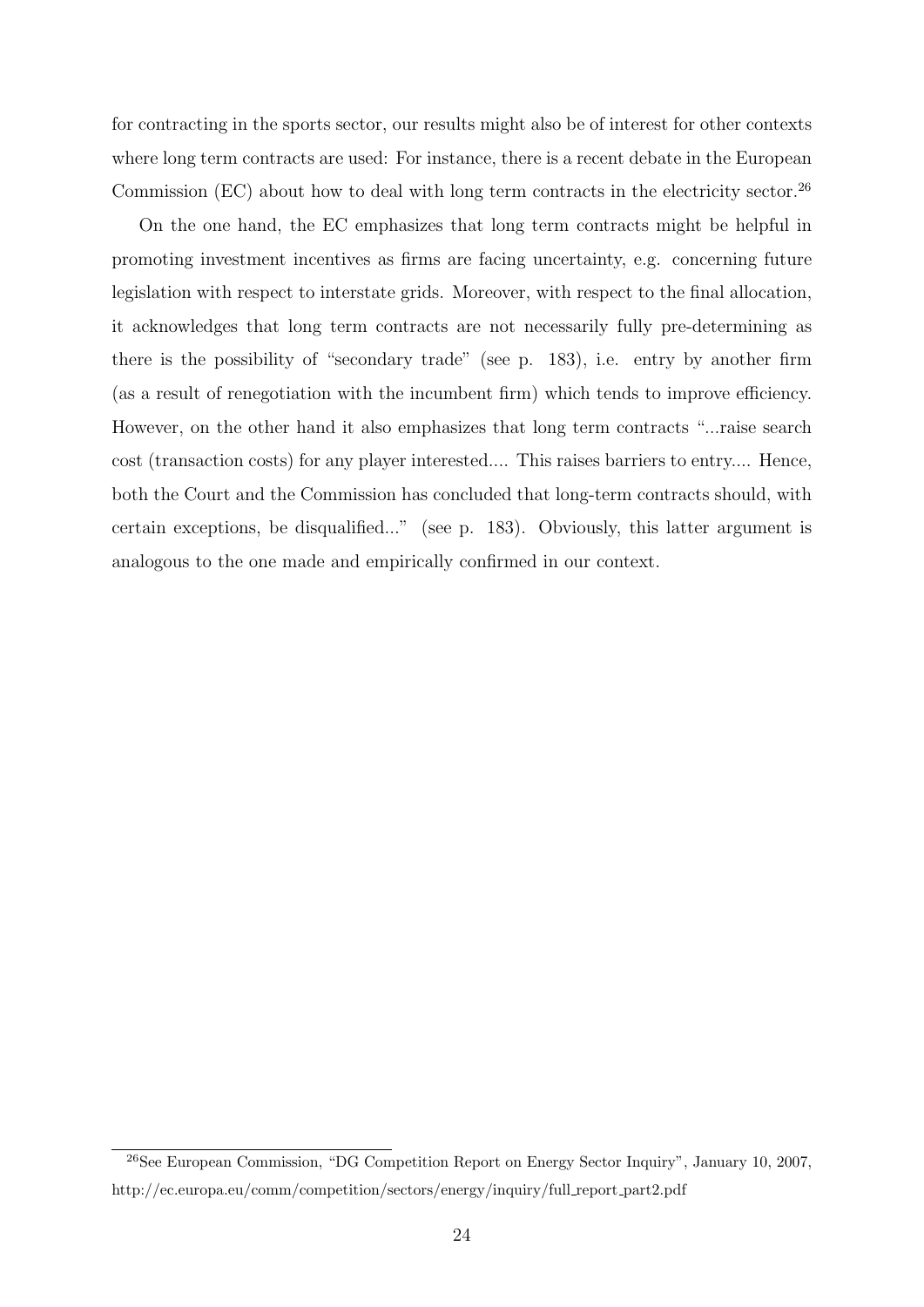# Appendix

# A Derivation of Lemma 1

Using the Shapley value, the renegotiation payoffs per unit of time as stated in Lemma  $1$  are computed as follows:  $27\,$ 

| Permutation                            |                         | Marginal Contribution |                       |
|----------------------------------------|-------------------------|-----------------------|-----------------------|
|                                        | Club $i$                | Club $e$              | Player                |
| i, e, p                                | $Y - W$                 | $\theta$              | $W + \gamma$          |
| i, p, e                                | $Y-W$                   | $\gamma$              | W                     |
| e, i, p                                | $Y-W$                   | $\theta$              | $W + \gamma$          |
| e, p, i                                | $Y-W+\gamma$            | 0                     | W                     |
| p, e, i                                | $Y-W+\gamma$            | $\theta$              | W                     |
| p, i, e                                | $Y-W$                   | $\gamma$              | W                     |
| $\Sigma$ Payoffs                       | $6Y + 2\gamma - 6W$     | $2\gamma$             | $6W + 2\gamma$        |
| Shapley Value (= $\frac{1}{6}\Sigma$ ) | $Y-W+\frac{1}{3}\gamma$ | $rac{1}{3}\gamma$     | $W+\frac{1}{3}\gamma$ |

Valid contract: Division of surplus between player, club  $i$  and club  $e$ 

Note that as long as the contract is valid, club i has full veto power over the player and can unilaterally force exertion of the contract.

| Permutation                          | Marginal Contribution   | Marginal Contribution   |
|--------------------------------------|-------------------------|-------------------------|
|                                      | Club $e$                | Player                  |
| e, p                                 |                         | $Y+\gamma$              |
| p, e                                 | $Y+\gamma$              |                         |
| $\Sigma$ Payoffs                     | $Y+\gamma$              | $Y+\gamma$              |
| Shapley Value $(=\frac{1}{2}\Sigma)$ | $\frac{1}{2}(Y+\gamma)$ | $\frac{1}{2}(Y+\gamma)$ |

Contract expired: Division of surplus between player and club e only

<sup>&</sup>lt;sup>27</sup>The Shapley value is the standard cooperative bargaining concept for  $N \ge 2$  players. For  $N = 2$ , it coincides with the Nash-Bargaining solution, see e.g. Mas-Colell, Whinston, and Green (1995, p. 680ff).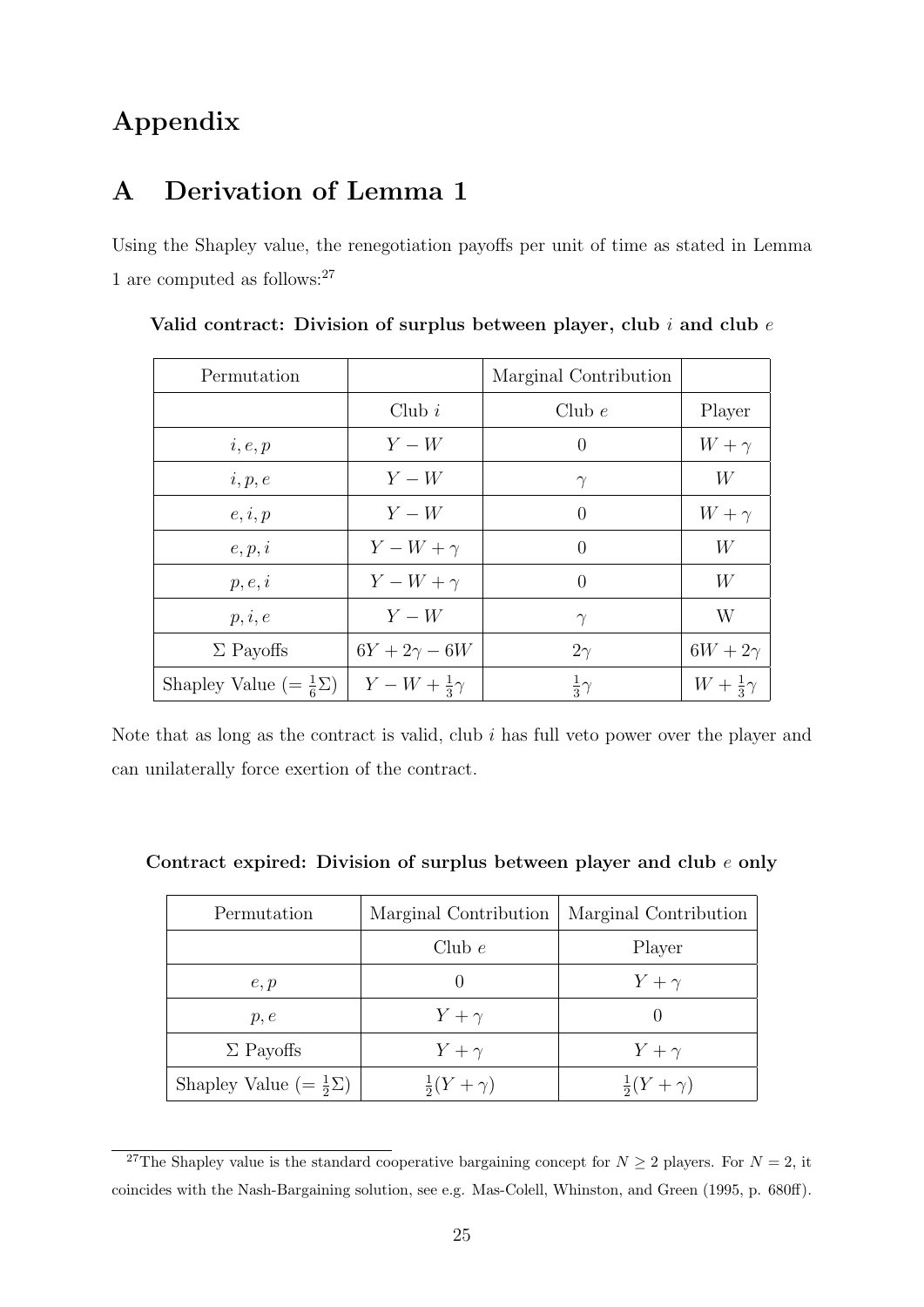# B Derivation of Result 3

In a first step, recall that the player earns wage  $W$  in club  $i$  only when the transfer does not occur, which happens with probability

$$
g(T) := 1 - \Pr(z \le \tilde{z}(T))) + \Pr(z \le \tilde{z}(T)) \cdot \Pr(\gamma \le 0)
$$
  
= 1 - H(\tilde{z}(T))(1 - F(0)) > 0,

where  $g'(T) = -h(\cdot)\tilde{z}'(T) (1 - F(0)) > 0.$ 

It follows that for any  $T, W^*$  is then implicitly given as follows:

$$
g(T)W^* + H(\tilde{z}(T))\left[\int_0^\infty \Pi_p(\gamma, T, W)f(\gamma) d\gamma\right] \equiv \frac{1}{2}J(T),\tag{5}
$$

where the first and second term on the LHS reflect the player's expected wage in club *i* and *e*, respectively. Moreover, since  $\Pi_i(\cdot) + \Pi_p(\cdot) \equiv Y + \gamma - \Pi_e(\cdot)$ , the RHS of Eqn. (5) can be re-written as

$$
\frac{1}{2}Y + \frac{1}{2}H(\widetilde{z}(T))\left[\int_0^\infty \Pi_i(\gamma, T, W) + \Pi_p(\gamma, T, W)f(\gamma) d\gamma\right]
$$
(6)

Combining Eqn. (5) and (6) then yields

$$
g(T)W^* - \frac{1}{2}Y - \frac{1}{2}H(\widetilde{z}(T))\left[\int_0^\infty \Pi_i(\gamma, T, W) - \Pi_p(\gamma, T, W)f(\gamma) d\gamma\right] \equiv 0 \tag{7}
$$

To determine the derivative  $\frac{dW^*}{dT}$ , define the LHS of Eqn. (7) as  $X(W^*,T)$  so that, by the implicit function theorem,  $\frac{dW^*}{dT} = \frac{\frac{\partial X}{\partial T}}{-\frac{\partial X}{\partial W^*}}$ .

More specifically, using the results for the renegotiation payoffs from Lemma 1, we get

$$
\Pi_i(\gamma, T, W) = T \cdot (Y - W + \frac{1}{3}\gamma) + (1 - T) \cdot 0
$$
  

$$
\Pi_p(\gamma, T, W) = T \cdot (W + \frac{1}{3}\gamma) + (1 - T) \cdot \frac{1}{2}(Y + \gamma)
$$

and it will be useful to define the following differences:

$$
\Delta := \Pi_i(\cdot) - \Pi_p(\cdot) = T \cdot (Y - 2W) - \frac{1}{2} \cdot (1 - T)(Y + \gamma) < 0
$$
  
\n
$$
\Delta_W := \left[ \frac{\partial}{\partial W} \Pi_i(\cdot) - \frac{\partial}{\partial W} \Pi_p(\cdot) \right] = 0
$$
  
\n
$$
\Delta_T := \left[ \frac{\partial}{\partial T} \Pi_i(\cdot) - \frac{\partial}{\partial T} \Pi_p(\cdot) \right] = Y - 2W + \frac{1}{2}(Y + \gamma) < 0
$$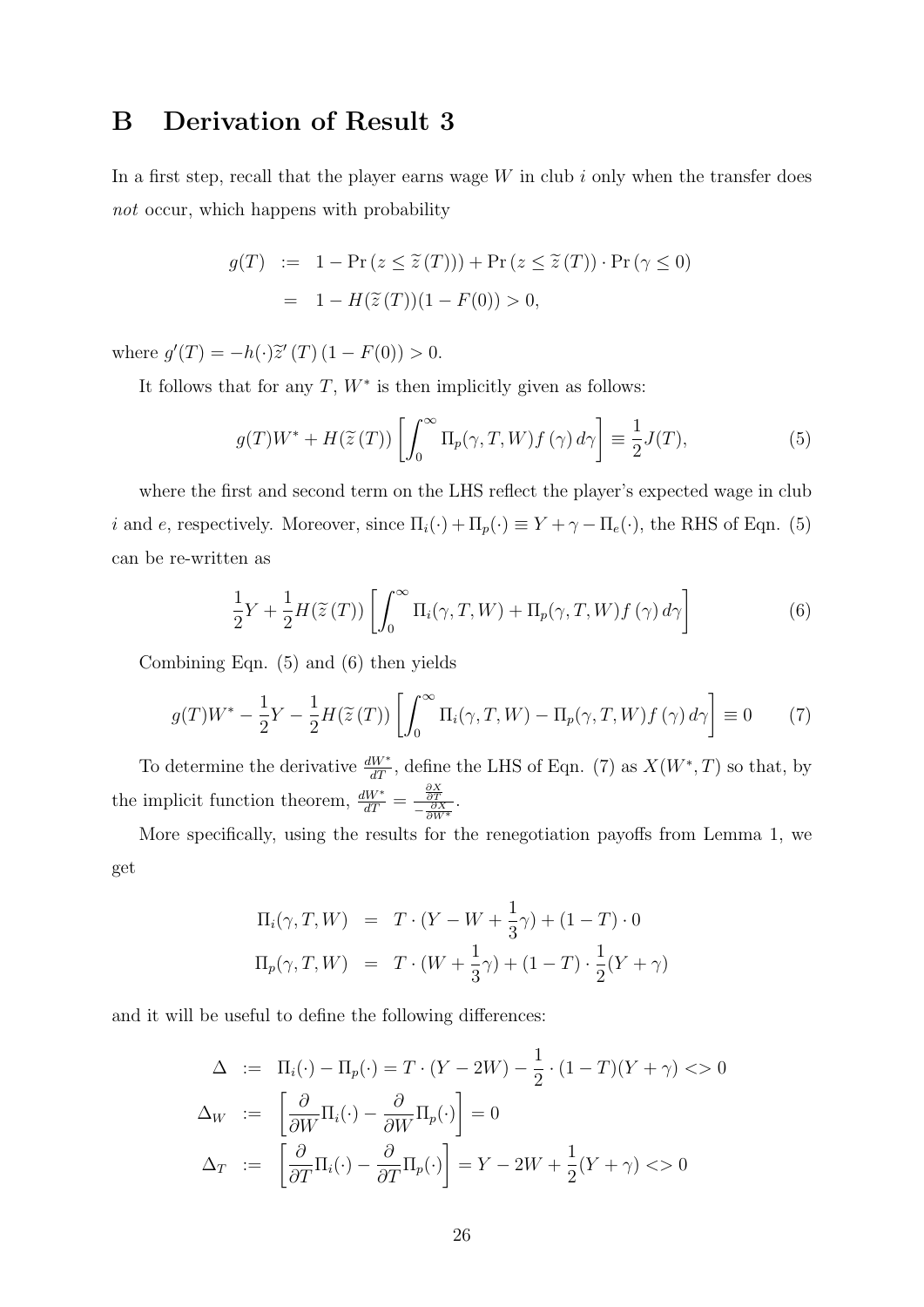Making use of these differences and going back to Eqn. (7), we get

$$
-\frac{\partial X}{\partial W^*} = -g(T) + \frac{1}{2}H(\widetilde{z}(T))\left[\int_0^\infty \Delta_W f(\gamma) d\gamma\right] = -g(T) < 0,\tag{8}
$$

since  $\Delta_W = 0$ . Moreover,

$$
\frac{\partial X}{\partial T} = g'(T) - \frac{1}{2} \left[ H(\tilde{z}(T)) \int_0^\infty \Delta_T f(\gamma) \, d\gamma + H'(\cdot) \tilde{z}'(T) \int_0^\infty \Delta f(\gamma) \, d\gamma \right] < 0 \tag{9}
$$

Clearly, for  $\frac{dW^*}{dT} > 0$  to hold, we need  $\frac{\partial X}{\partial T} < 0$ . Thereby, the first term in Eqn. (9) is positive, while the sign of the bracket term is ambiguous and depends on the signs of  $\Delta_T$ and  $\Delta$  (which are both ambiguous as well) and the properties of the distribution  $H(\cdot)$ .

Intuitively, whether or not the player is compensated by club  $i$  as  $T$  increases depends on the interplay of the following three effects: First, the impact on the transfer probability  $1 - g(T)$ , which is decreasing in T. Second, the difference of the absolute renegotiation payoffs ( $\Delta$ ) for a given T. Clearly,  $\Delta$  becomes negative for low values of T as  $\Pi_i(T =$ 0) = 0. On the other hand, as T increases,  $\Delta > 0$  is also possible. Third, the rate at which the difference of the total renegotiation payoffs changes as T increases  $(\Delta_T)$ , where we know from Result 1 that the total renegotiation payoff for club i increases in  $T$ , while the effect is ambiguous for the player.

Result 3 then simply says that if the net effect leads to  $\frac{\partial X}{\partial T}$  < 0, then it is the case that club  $i$  benefits more than the player from an increase in the contract duration. Since the total joint surplus is to be shared equally, this calls for player compensation in the form of a higher wage.

### C Selection model with multiple outcomes

### C.1 Model specification

The selection model with three outcomes  $j = 1, 2, 3$  can be written as follows

$$
y_j^* = z\gamma_j + \eta_j \tag{10}
$$

$$
y = 1 \text{ if } y_1^* > \max_{j \neq 1} (y_j^*) \tag{11}
$$

$$
w_1 = x\beta_1 + u_1 \text{ if } y = 1 \tag{12}
$$

Let us denote the option club change with  $j = 1$ , hence the wage equation refers to the wage in case of a club change. As is well known OLS of the second part will be biased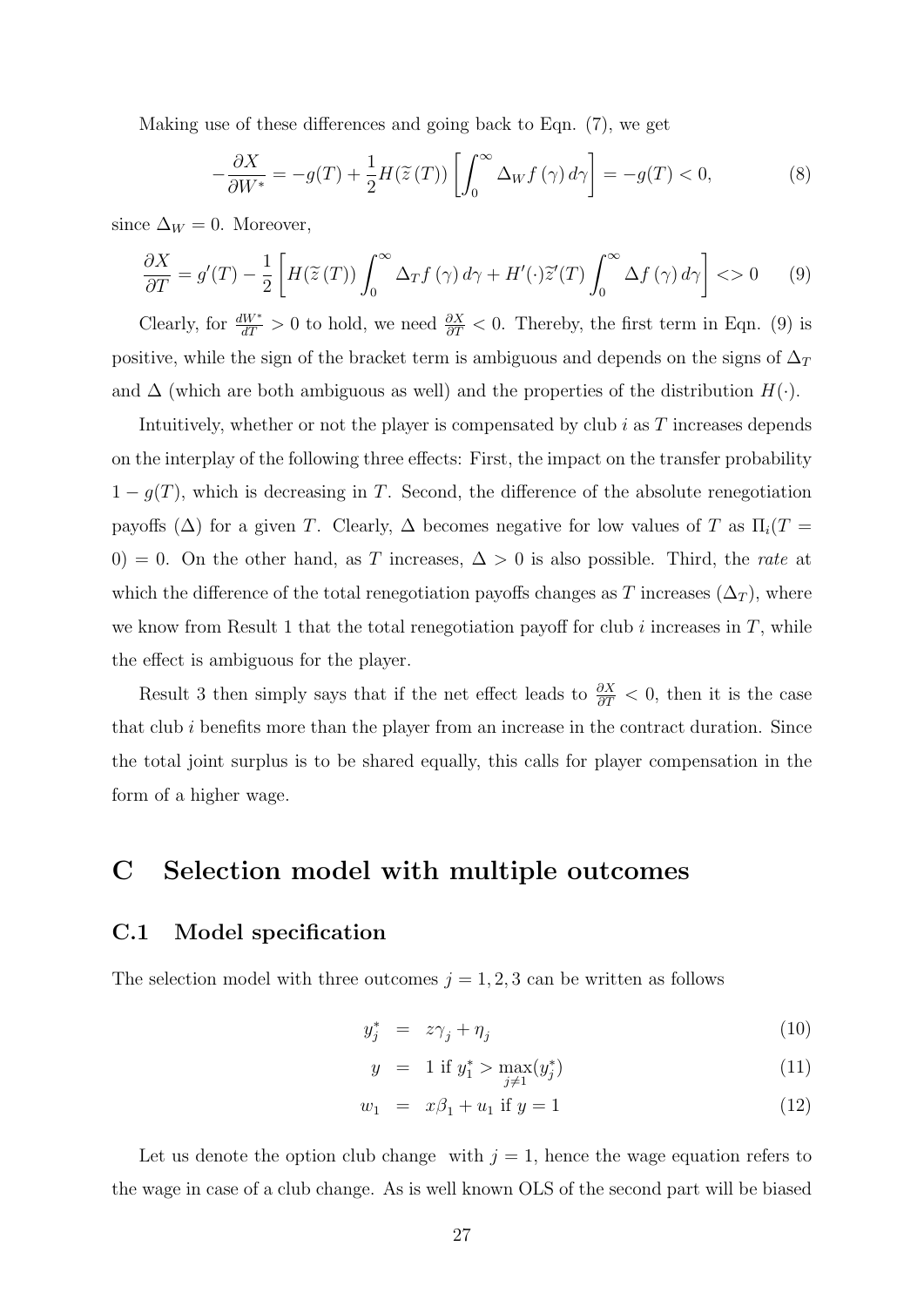if  $u_1$  and the  $\eta_i$  are correlated. The first part is a latent variable model which is used to derive the probabilities of each option. The probability of a club change is given by

$$
P(y=1) = P[y_1^* > \max_{j \neq 1}(y_j^*)]
$$

Assuming an extreme value distribution for  $\eta_i$  yields the well-known logit probabilities, e.g. for the first option as (assuming that option 3 is the reference option)

$$
P(y = 1) = \frac{\exp(z\gamma_1)}{1 + \sum_{i=1,2} \exp(z\gamma_i)}
$$

Estimates of  $\gamma$  can be used to generate control functions that take account of the potential correlation between u and  $\eta$ . Denote these control functions as  $\Gamma_j = f(\widehat{p}_1, \widehat{p}_2, \widehat{p}_3)$ , where  $\widehat{p}_i$  are the estimated choice probabilities, and write the second stage as

$$
w_1 = x\beta_1 + \lambda \Gamma_j + \varepsilon_1,
$$

where  $\varepsilon_1$  is mean-independent of x. The different methods discussed in Bourguignon, Fournier, and Gurgand (2007) differ in the construction of the control functions Γ.The method we use following the suggestion in Bourguignon, Fournier, and Gurgand (2007) in case of small samples defines the control functions as

$$
\Gamma_3 = \ln(\widehat{p}_3)
$$
  
\n
$$
\Gamma_i = \widehat{p}_i \ln(\widehat{p}_i)/(1 - \widehat{p}_i), i = 1, 2
$$

where we assume that choice number 3 is the reference category. The estimated coefficients  $\hat{\lambda}$  correspond to  $\sigma_u \rho_{iu}$ , where  $\sigma$  is the standard deviation of  $u_1$  and  $\rho_{iu}$  is the correlation coefficient between  $u_1$  and  $\eta_i$ ,  $i = 1, 2, 3$ .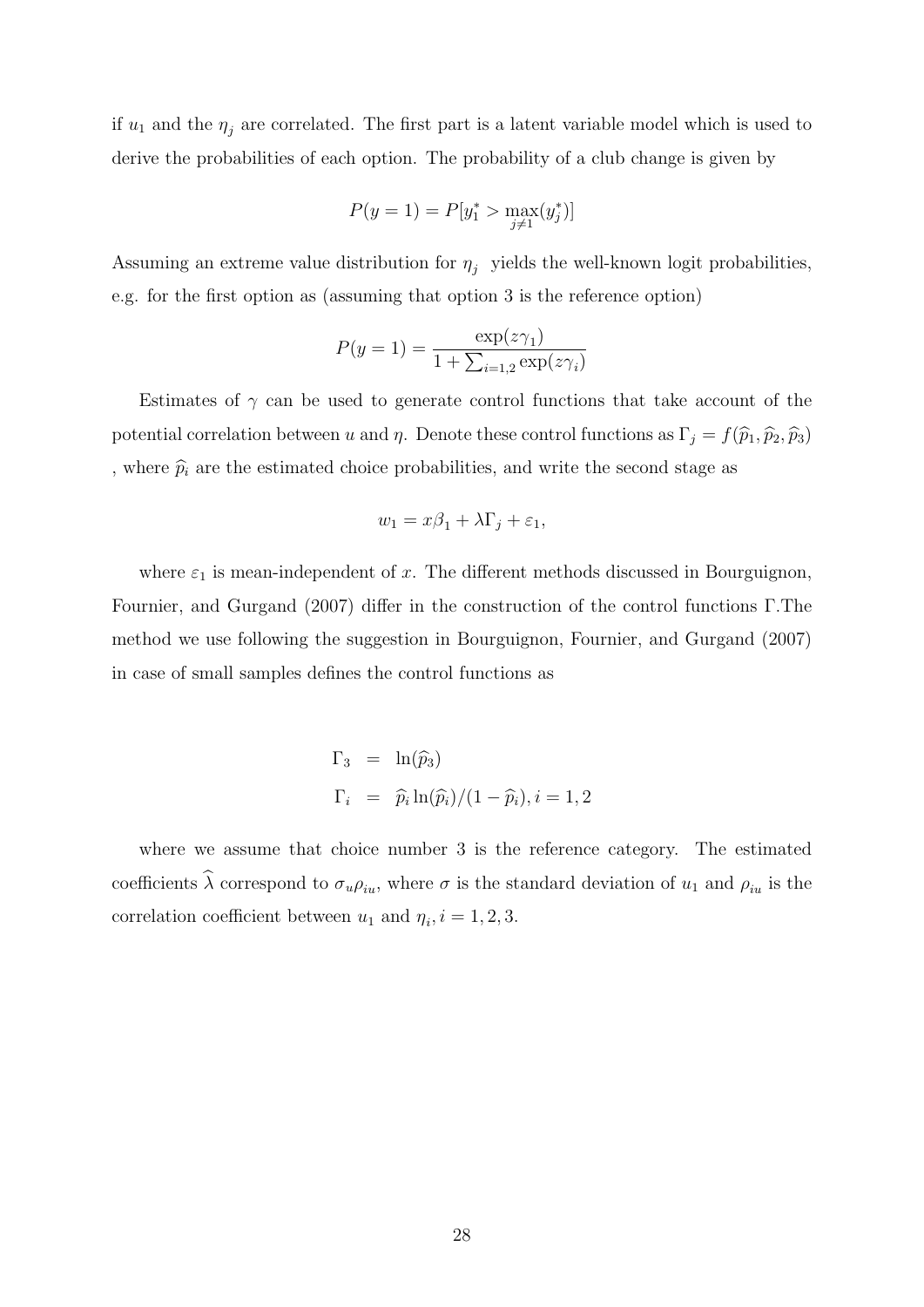# C.2 Multinomial logit estimation results

|                                   | (1)         | (2)            |
|-----------------------------------|-------------|----------------|
|                                   | Change club | Renew contract |
|                                   |             |                |
| remaining duration at end of      | $-0.498***$ | $-0.605***$    |
| season                            |             |                |
|                                   | (0.161)     | (0.163)        |
| wage previous contract            | 0.358       | 0.338          |
|                                   | (0.260)     | (0.257)        |
| league games                      | 0.00125     | 0.000611       |
|                                   | (0.00165)   | (0.00149)      |
| international games               | $-0.00893$  | 0.0176         |
|                                   | (0.0155)    | (0.0148)       |
| international games squared       | 0.000112    | $-8.47e-05$    |
|                                   | (0.000173)  | (0.000163)     |
| Tenure                            | $-0.0646$   | $0.0751**$     |
|                                   | (0.0504)    | (0.0354)       |
| performed above average last      | $1.240***$  | 0.377          |
| season                            |             |                |
|                                   | (0.325)     | (0.317)        |
| budget old club                   | $-0.0130$   | $-0.0280*$     |
|                                   | (0.0159)    | (0.0155)       |
| final league position last season | $0.0849**$  | $-0.0309$      |
|                                   | (0.0335)    | (0.0317)       |
| Constant                          | $-6.900**$  | $-5.161$       |
|                                   | (3.253)     | (3.209)        |
| Observations                      | 694         | 694            |

*\*\*\* p<0.01, \*\* p<0.05, \* p<0.1. Standard errors in parentheses.* 

*"No change"of contract status serves as reference category. Note that there are 694 observations because, starting with the 415 first contracts in the data, we take into account all subsequent outcomes (transfer / renewal / no change) for each subsequent year until contract expiration.*

Table 6: Multinomial logit of contract status at end of season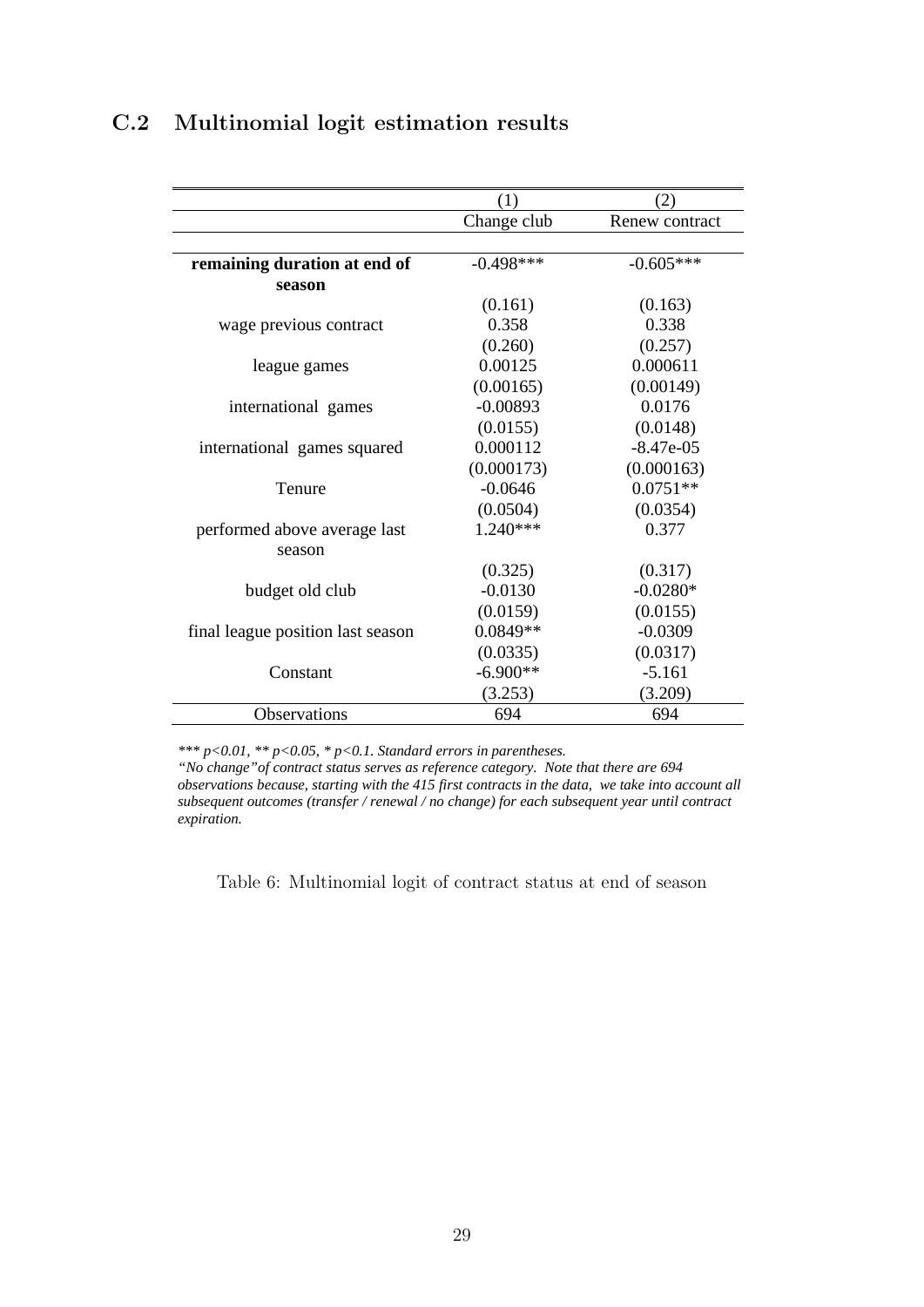# D Endogeneity of contract duration

|                                      | 2SLS         |
|--------------------------------------|--------------|
|                                      |              |
| remaining duration previous contract | 0.00820      |
|                                      | (0.0816)     |
| wage previous contract (ln)          | $0.387***$   |
|                                      | (0.0962)     |
| contract duration                    | $0.408**$    |
|                                      | (0.181)      |
| international games                  | 0.00753      |
|                                      | (0.00792)    |
| international games squared          | $-2.89e-05$  |
|                                      | $(8.67e-05)$ |
| budget                               | $0.0144***$  |
|                                      | (0.00488)    |
| Constant                             | $6.638***$   |
|                                      | (1.316)      |
| <b>Observations</b>                  | 62           |
| R squared                            | 0.595        |

*Dependent variable: ln(wage)* 

*\*\*\* p<0.01, \*\* p<0.05, \* p<0.1. Standard errors in parentheses. Contract duration is instrumented with contract duration in previous contract and the dummy performed above average last season". Ftest of joint significance of instruments is 7.25 with a p-value of 0.002. The Sargan overidentification test statistic is 0.260 with a p-value of 0.61. The Hausman-Wu test statistic for exogeneity is 1.618 with a pvalue of 0.21. Hence the validity of the instruments and exogeneity of contract duration cannot be rejected.* 

Table 7: Wages (2SLS)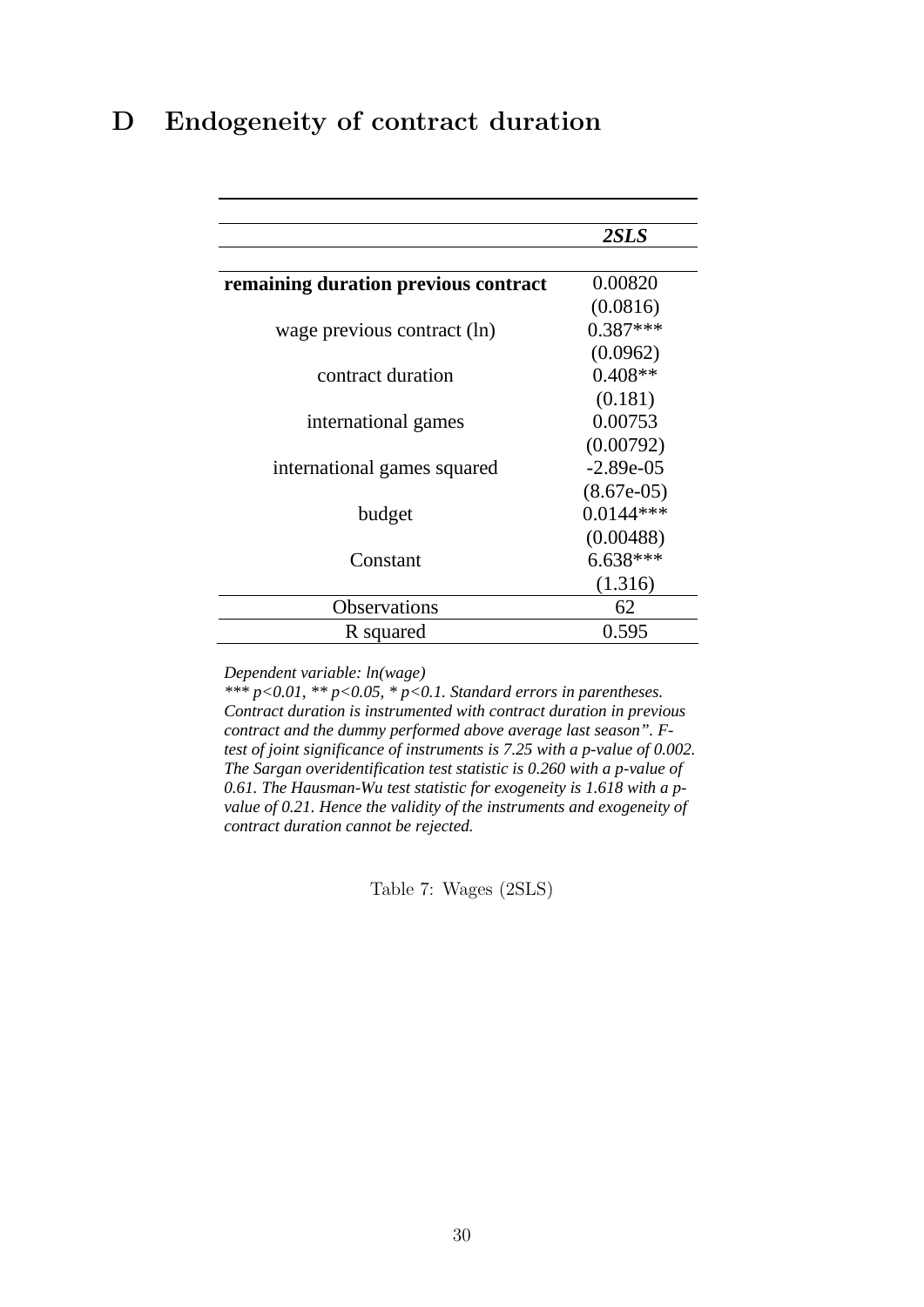# References

- AGHION, P., AND P. BOLTON (1987): "Contracts as a Barrier to Entry," American Economic Review, 77(3), 388–401.
- AGHION, P., AND J. TIROLE (1997): "Formal and real authority in organizations," Journal of Political Economy, 105(1), 1–29.
- Bourguignon, F., M. Fournier, and M. Gurgand (2007): "Selection Bias Corrections Based On The Multinomial Logit Model: Monte Carlo Comparisons," Journal of Economic Surveys, 21(1), 174–205.
- BURGUET, R., R. CAMINAL, AND C. MATUTES (2002): "Golden Cages for Showy Birds: Optimal Switching Costs in Labour Markets," European Economic Review, 46(7), 1153–1186.
- Carbonell-Nicolau, O., and D. Comin (2005): "Testing out Contractual Incompleteness: Evidence from Soccer," NBER Working Paper No. 11110.
- Chung, T.-Y. (1992): "On the Social Optimality of Liquidated Damage Clauses: An Economics Analysis," Journal of Law, Economics & Organization, 8(2), 280–305.
- Dahl, G. (2002): "Mobility and the Return to Education: Testing a Roy Model with Multiple Markets," Econometrica, 70(6), 2367–2420.
- DIAMOND, P., AND E. MASKIN (1979): "An Equilibrium Analysis of Search and Breach of Contract, I: Steady State," Bell Journal of Economics, 10, 282–316.
- DUBIN, J., AND D. MCFADDEN (1984): "An Econometric Analysis of Residential Electric Appliance Holdings and Consumption," Econometrica, 52(2), 345–362.
- Feess, E., and G. Muehlheusser (2003): "Transfer fee regulations in European football," European Economic Review, 47(4), 645–668.
- Grossman, S. J., and O. D. Hart (1986): "The Costs and Benefits of Ownership A Theory of Vertical and Lateral Integration," Journal of Political Economy, 94(4), 691–719.